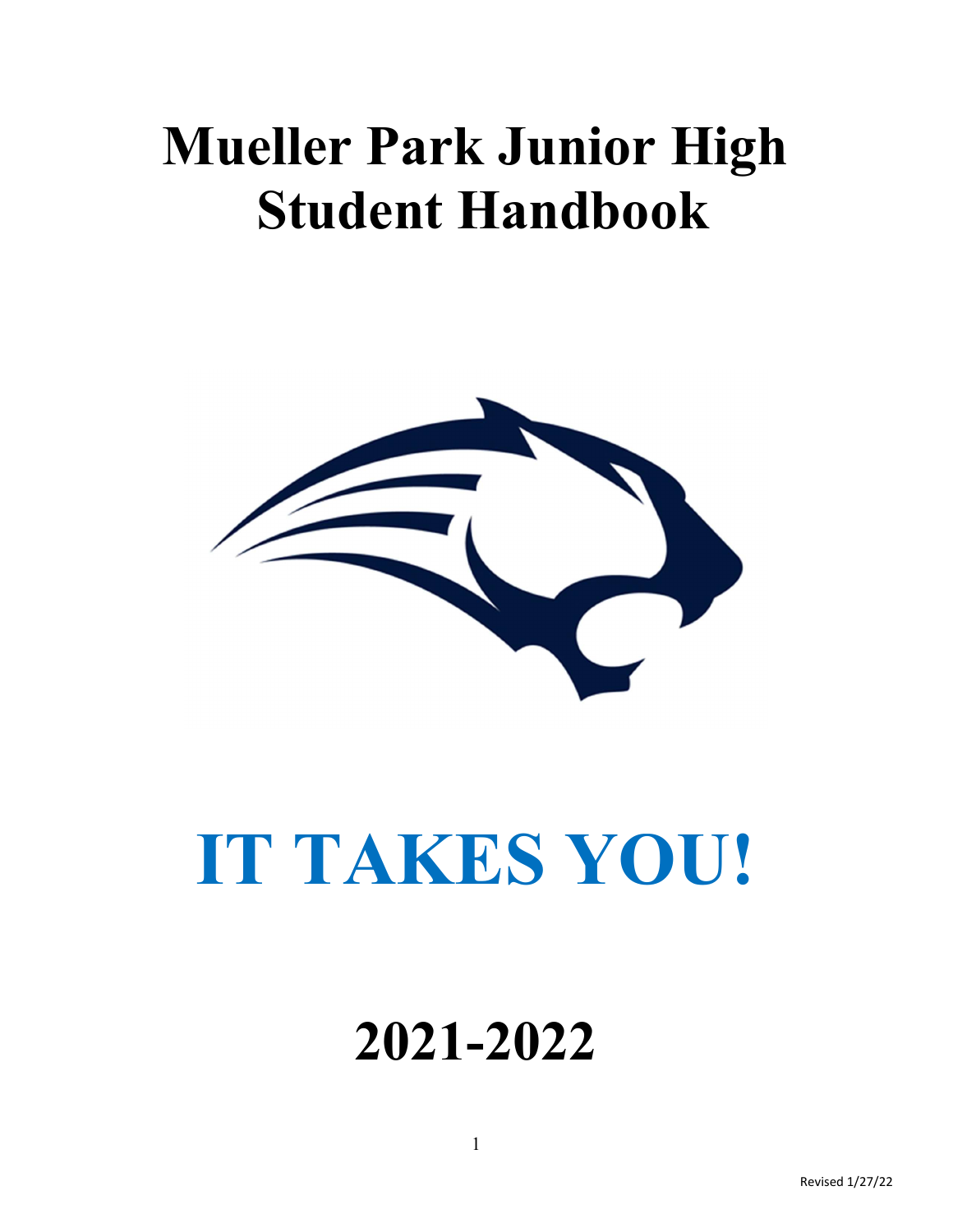### Panthers are committed to…



A Panther will set high standards for academics, show dedication to their education, work with diligence to accomplish goals, and exhibit leadership in their community.

# **Civility**

A Panther will show respect to everyone, welcome and include others into our school, have integrity in all that is done, and create a kind and safe environment for all.

## Empowerment

A Panther will come prepared to learn, collaborate and contribute to the learning process, develop and increase capabilities and life skills, and experience personal growth.

## **Mastery**

2 A Panther will be able to set effective goals, grow in knowledge and wisdom, demonstrate intelligence, and acquire content skills.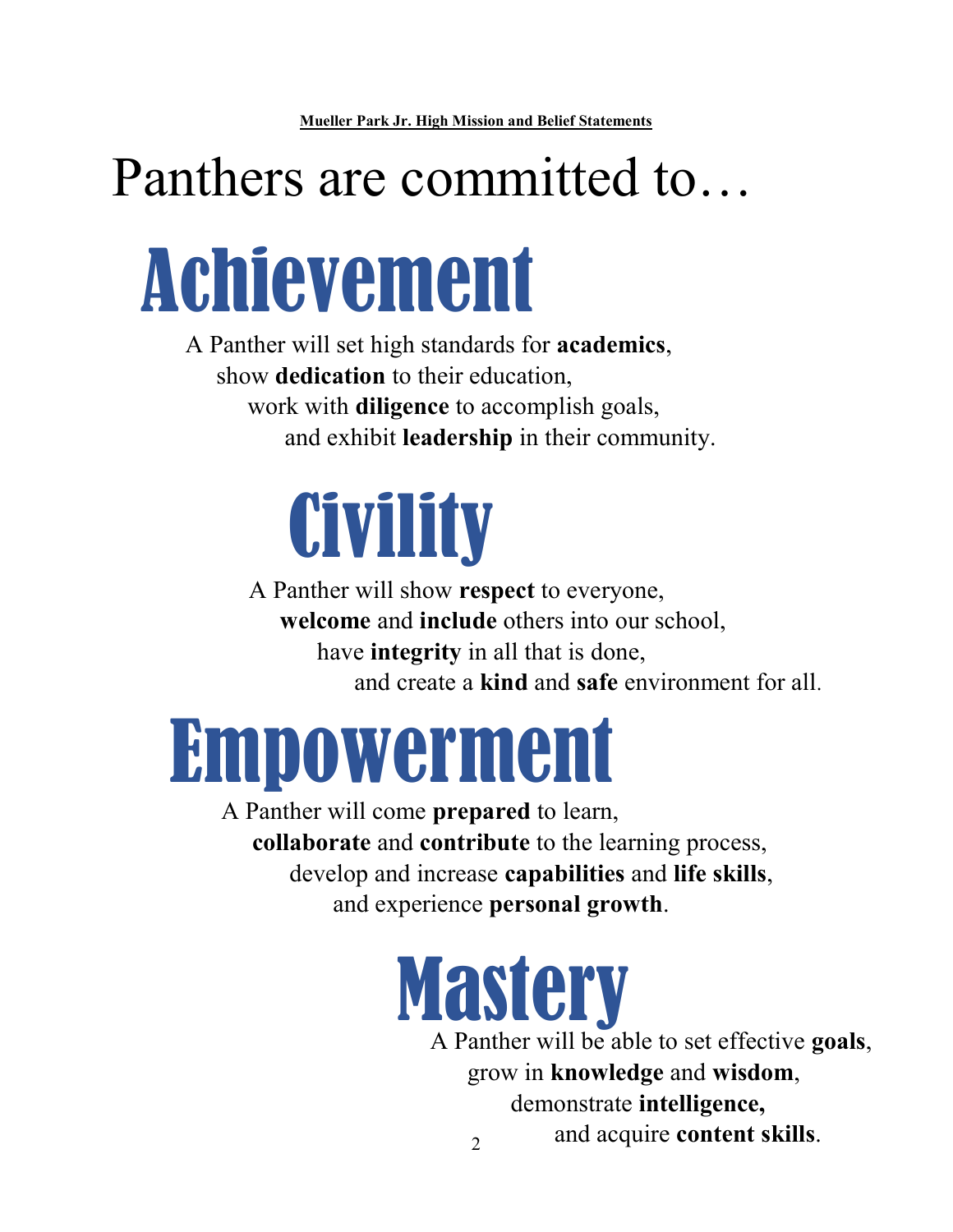### INFORMATION and POLICY

#### ACCIDENTS/ILLNESS

Accidents and illnesses are to be reported to the office where immediate care can be arranged. Parents will be contacted before students will be allowed to check out of school with an illness or injury.

#### ATTENDANCE PROCEDURES

Absence - If a student is going to be absent for any reason, a parent should let the office know. The school cannot release a student from school to anyone but the legal guardian or individual designated by the guardian. All activities during the school day are mandatory. Activities are planned for students' educational value. All assemblies, dances, testing, etc. are an important part of the junior high school experience. The school will not support any unsupervised release of students during these events or at any other time. In the event of an absence, all make-up work is the student's responsibility. Absences must be cleared within 3 days after returning to school from an absence. Five (5) unexcused absences may result in a citizenship U. To clear an absence the parent/guardian may either send a note with their student (to be turned in at the office), call the attendance line at 801-402-6306, excuse the student in myDSD, or email the attendance secretary at MPJHAttendance@dsdmail.net.

Prearranged Absence - Students who must miss school for hospitalization, family trips, etc., should pick up an Extended Absence Notification Form in the office. When students arrange unavoidable absences in advance, they stand a better chance of maintaining academic and citizenship standing. The form allows teachers and administrators to know that the student will be absent and details responsibilities the student should have ready upon return.

Admit to Class - Admits will only be written for students who check in to school or have been detained in the office. Admits do not excuse a student's tardy unless so specified.

Check-in/Check-out Policy - Students must check in through the office before going to class if they have arrived at school late. Students must check out in the main office if they are going to leave school before the end of the school day. To check out, a student's parent/guardian must come to the office in person. For student safety, picture ID may be required. Students may meet parents in the office at the designated time. If the student is unaware that he/she will be checking out, the office will send for the student.

Closed Campus Policy – Mueller Park Junior High School is a closed campus. Students are to remain on campus during school hours, including lunchtime. The baseball fields, dugouts, trees, and other city park areas are not part of the MPJ campus. Students who choose to leave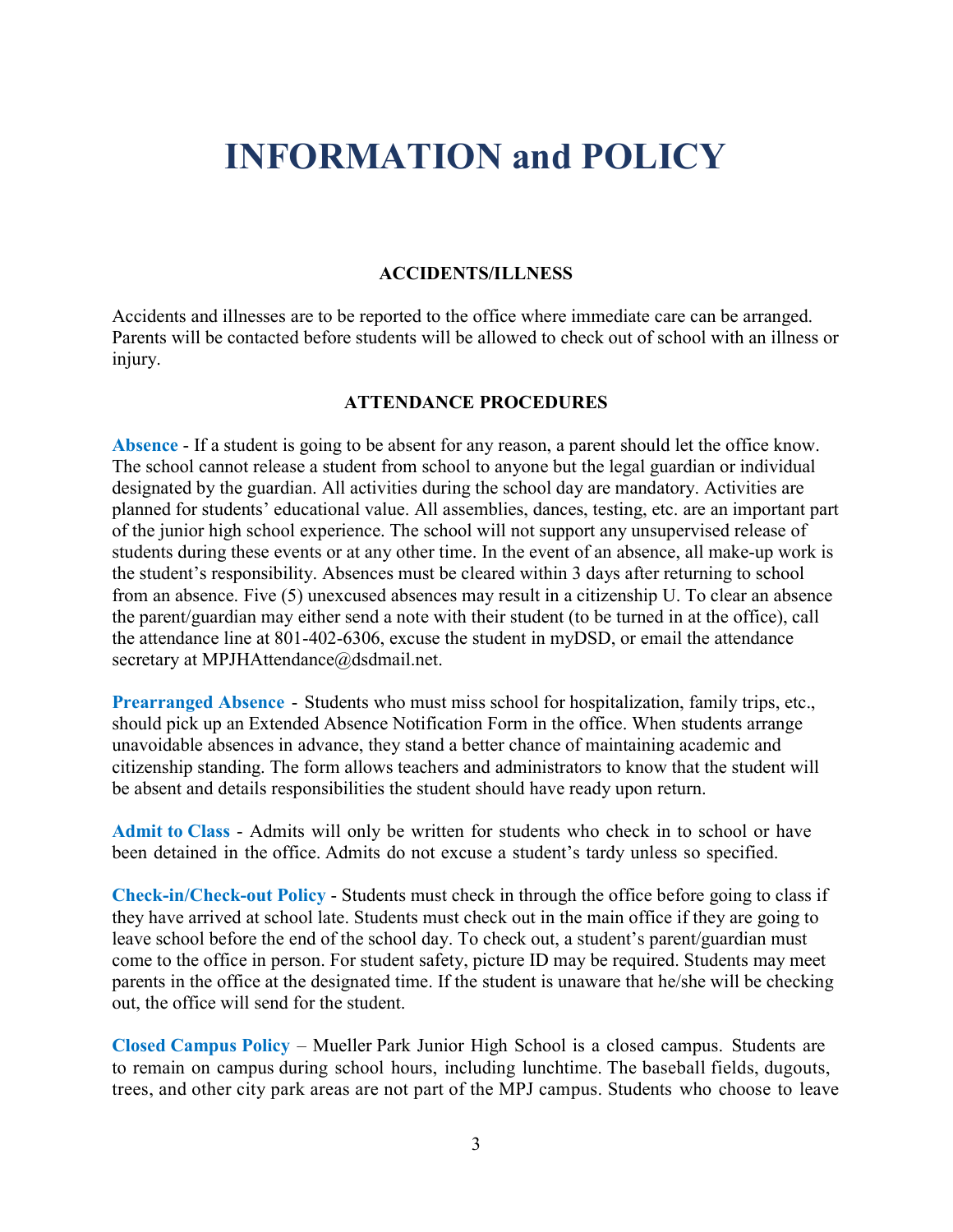campus without checking out are considered truant.

Homework During Absences – Students who miss class should contact their teachers as soon as possible following an absence to identify a plan to make-up missed schoolwork. Students who are absent can communicate with teachers via email and through use of Canvas or Summit to learn about the expectations for making up missed work.

Tardiness - Tardiness is disruptive to the orderly running of a school. Students may be considered tardy if they are not prepared for class and in their seats before the tardy bell. Students who are excessively tardy will receive reduced citizenship grades and will be subject to school discipline. Three (3) tardies in one term in any given class will result in a citizenship "N." Four (4) tardies in one term in any given class will result in a citizenship "U" for that class.

Truant (Unexcused Absence) - Students are truant if they are not where they are supposed to be during school hours. Administrative penalties may include, but are not limited to, an administrative "U," make-up classes, or a fine as outlined below.

#### Truancy Citation Fine Schedule

 First – Warning Second - \$10.00 Third - \$15.00 Fourth - \$20.00 Fifth or more - \$25.00 each

#### Other Possible Consequences of Truancy

- A "U" citizenship grade may be given in classes missed.
- Students may not be able to make up assignments or tests missed because of truancy.
- On-campus detention.
- Parent conference may be required prior to returning to school.

#### BACKPACKS AND BOOK BAGS

Students may carry their backpacks to class with them. Backpacks should be kept under seats or desks and out of walkways. Lockers are optional for this year, and those requesting lockers will be charged a \$5 fee.

Backpacks and other student possessions may be subject to reasonable searches according to Davis School District Policy 5S-100 Student Conduct and Discipline.

#### BELL SCHEDULE

The bell schedule for 2021-22 is as follows. Please note there has been an adjustment to the secondary school schedule this year: on Wednesdays, school will begin at 9:55 a.m. to accommodate teacher professional development. We no longer have early out Fridays.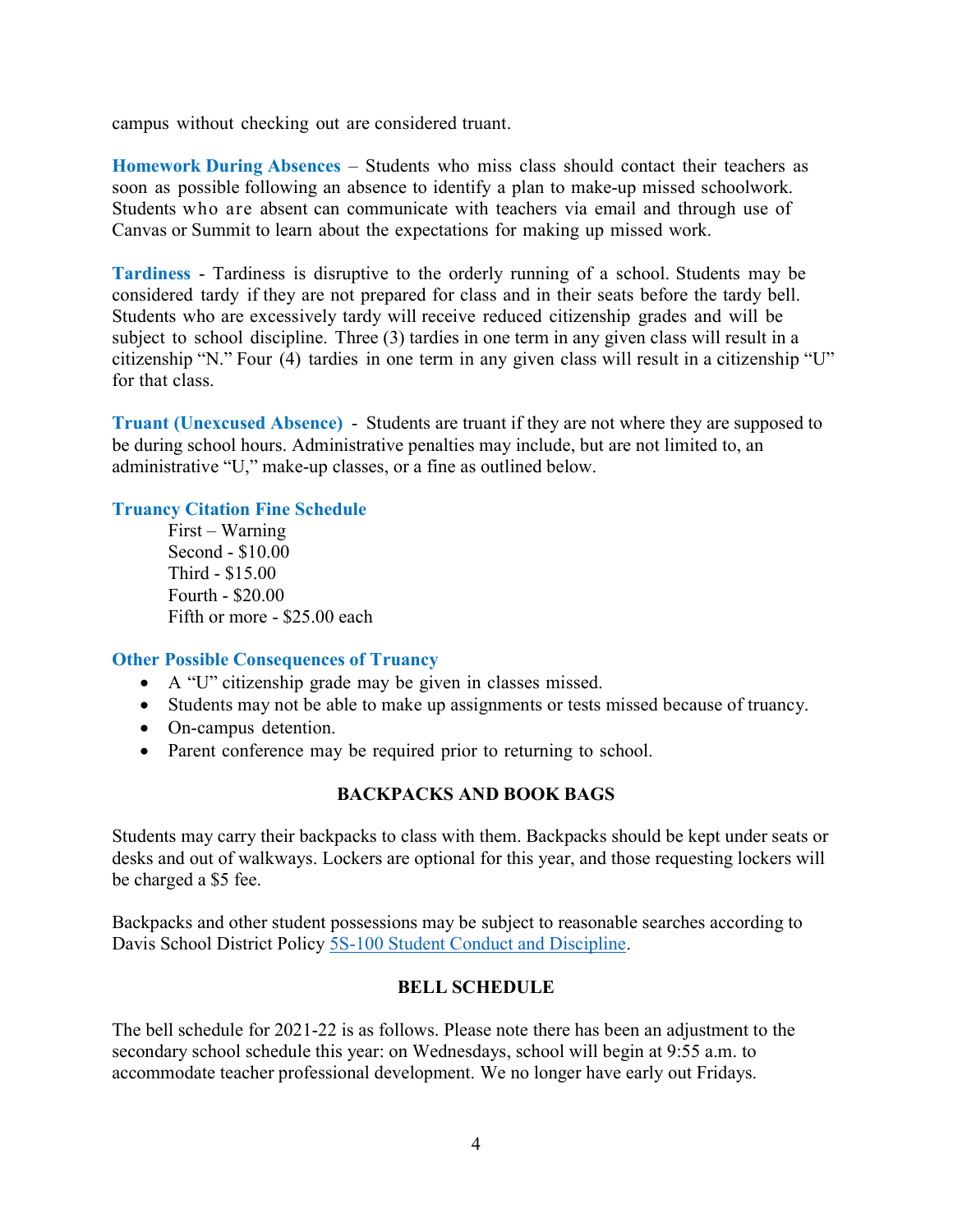| <b>Monday, Tuesday, Thursday, Friday</b>                                                                             |                                                                | Wednesday                                                                                                              |                                                                           |
|----------------------------------------------------------------------------------------------------------------------|----------------------------------------------------------------|------------------------------------------------------------------------------------------------------------------------|---------------------------------------------------------------------------|
| 1/5 Period                                                                                                           | $8:10-9:25$<br>2/6 Period 9:30-10:45<br>3/7 Period 10:50-12:05 |                                                                                                                        | 1/5 Period 9:55-10:44<br>2/6 Period 10:49-11:38<br>3/7 Period 11:43-12:32 |
| 1st LUNCH - 8 <sup>th</sup> Grade 12:05-12:35<br><b>Panther Success - 8th 12:40-1:35</b>                             |                                                                | 1st LUNCH - 8 <sup>th</sup> Grade 12:32-1:02<br>Panther Success - 8th 1:07-2:02                                        |                                                                           |
| Panther Success - 7th 12:10-12:35<br>2nd LUNCH - 7 <sup>th</sup> Grade 12:35-1:05<br>Panther Success - 7th 1:10-1:35 |                                                                | <b>Panther Success - 7th 12:37-1:02</b><br>2nd LUNCH - $7th$ Grade 1:02-1:32<br><b>Panther Success - 7th 1:37-2:02</b> |                                                                           |
| <b>Panther Success - 9th 12:10-1:05</b><br>3rd LUNCH - 9th Grade 1:05-1:35                                           |                                                                | <b>Panther Success - 9th 12:37-1:32</b><br>3rd LUNCH - 9th Grade 1:32-2:02                                             |                                                                           |
| 4/8 Period 1:40-2:55                                                                                                 |                                                                | 4/8 Period 2:07-2:55                                                                                                   |                                                                           |

#### BUS CONDUCT

To ensure safety, students must demonstrate responsible behavior while riding the school bus. The bus is still considered an extension of the school and is still subject to the same rules and expectations. All students being transported are under the authority of the bus driver and must obey driver requests. Students should follow these rules:

- Stay off the pavement as the bus approaches;
- Enter the bus in an orderly manner;
- Be seated and remain seated while the bus is in motion;
- Obey bus driver's directions immediately;
- Do not place objects or arms, legs, or heads out the windows of the bus;
- Do not eat or drink on the bus:
- Do not litter or vandalize:
- Do not open the emergency door or window except in case of emergency;
- Do not carry any item that could cause a hazard to passengers;
- The only music allowed on the bus will be played by the bus driver, or students may listen on personal earphones only;
- Refrain from any behavior/language that is racial or sexual in nature.

Students who violate the bus conduct rules may be suspended from the privilege of riding the bus. A school administrator will contact parents and/or the police in cases where students have engaged in disorderly conduct or behaviors that endanger passengers.

Eligibility – To find out if a student is eligible for bussing, see the District webpage. Bussing information should be available within a week prior to the beginning of school each year.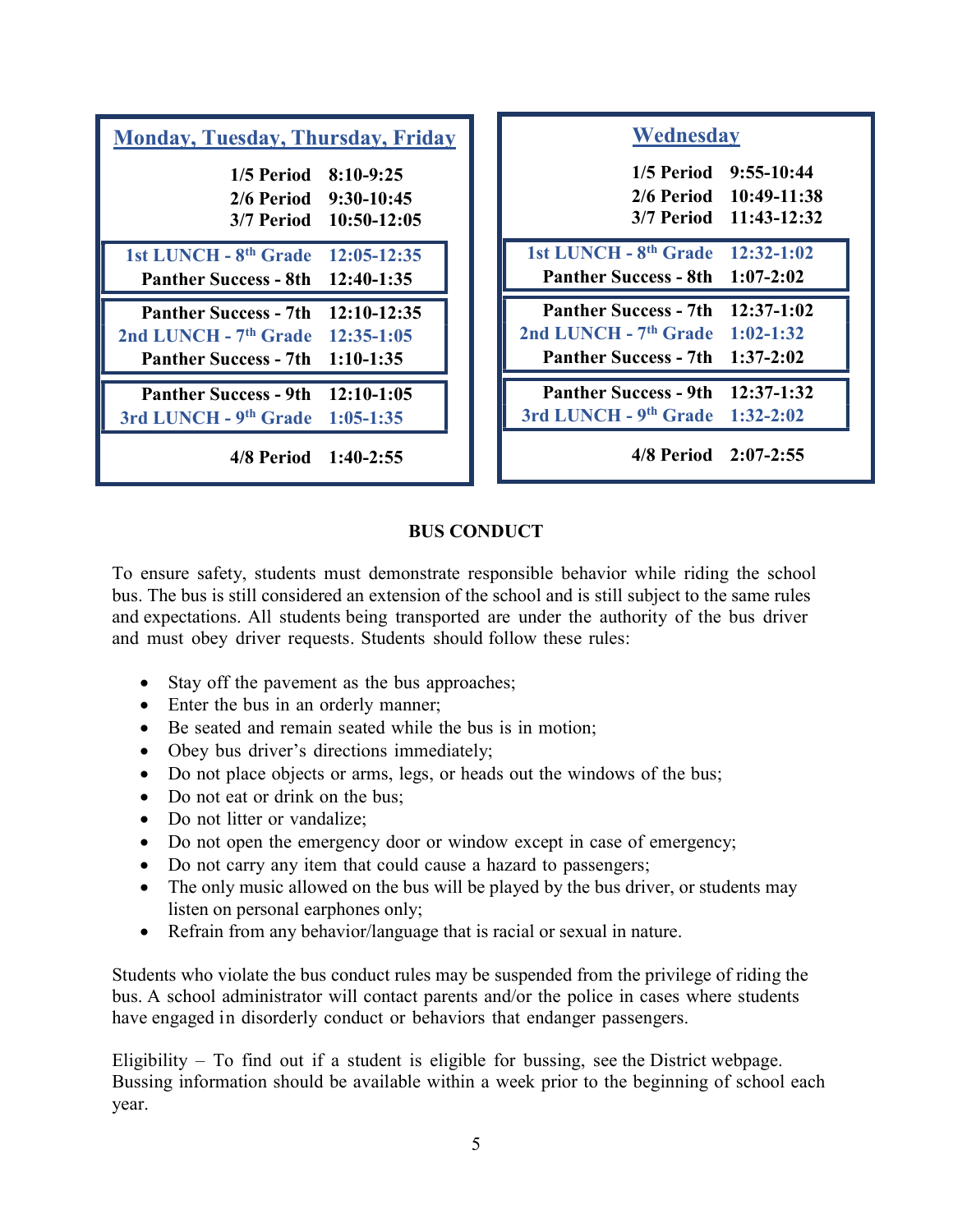Spirit Buses – During athletic seasons when teams are in the playoffs, spirit buses may be provided to allow students to go and support their peers in games and matches that are not at Mueller Park Junior High School. For students to be eligible to ride the spirit bus, they may not have any current F's, U's, or had any recent behavioral issues in class or with administration. All spirit bus participants are expected to be on their best behavior on the bus and at the event. ALL SPIRIT BUS PARTICIPANTS ARE EXPECTED TO RIDE THE BUS BACK TO MUELLER PARK JUNIOR HIGH.

#### CAFETERIA-COMMONS-HALLS

Cafeteria – Breakfast and lunch are served daily (with few exceptions). Breakfast is available from 7:30 am until 8:05 am on Monday, Tuesday, Thursday, and Friday, and from 9:20 am until 9:50 am on Wednesdays. See bell schedules for specific lunch times. All food purchased in the cafeteria or brought to school must be consumed in the cafeteria. In order to provide for safety and supervision, students may not go outside during lunch.

The following behaviors are strictly prohibited in the cafeteria:

- Running to get in line;
- "Cutting in" or saving a place for others in line;
- Throwing anything;
- Leaving trash, trays, or food on the tables;
- Taking food out of the cafeteria area;
- Bringing binders or school supplies into the cafeteria during lunch.

Commons ("The Den") – Snacks purchased at school may be consumed in the open areas of the 100 Hall and Den. Students should place wrappers and containers in trash cans to ensure a clean school environment.

#### Meal Charges in Schools

The purpose of these procedures is to establish consistent meal charging and collection procedures districtwide. The District's goals are:

- To maintain a positive experience for students during meal service.
- To treat all students with dignity and respect.
- To establish practices which are age appropriate.
- To minimize meal charges and encourage parents to pre-pay for all meals.
- To promote parents' responsibility for meal payment and self-responsibility of the student.

Meal Accounts: Payment in advance for meals enables the District to achieve these goals. Personal checks and cash deposits are accepted daily at the schools. For convenience, deposits may also be made by credit/debit card through a parent's myDSD account.

Emergency Meal Service: The Board of Education acknowledges that on occasion, students may forget or lose meal money. In such cases, the student's statement of need shall be accepted,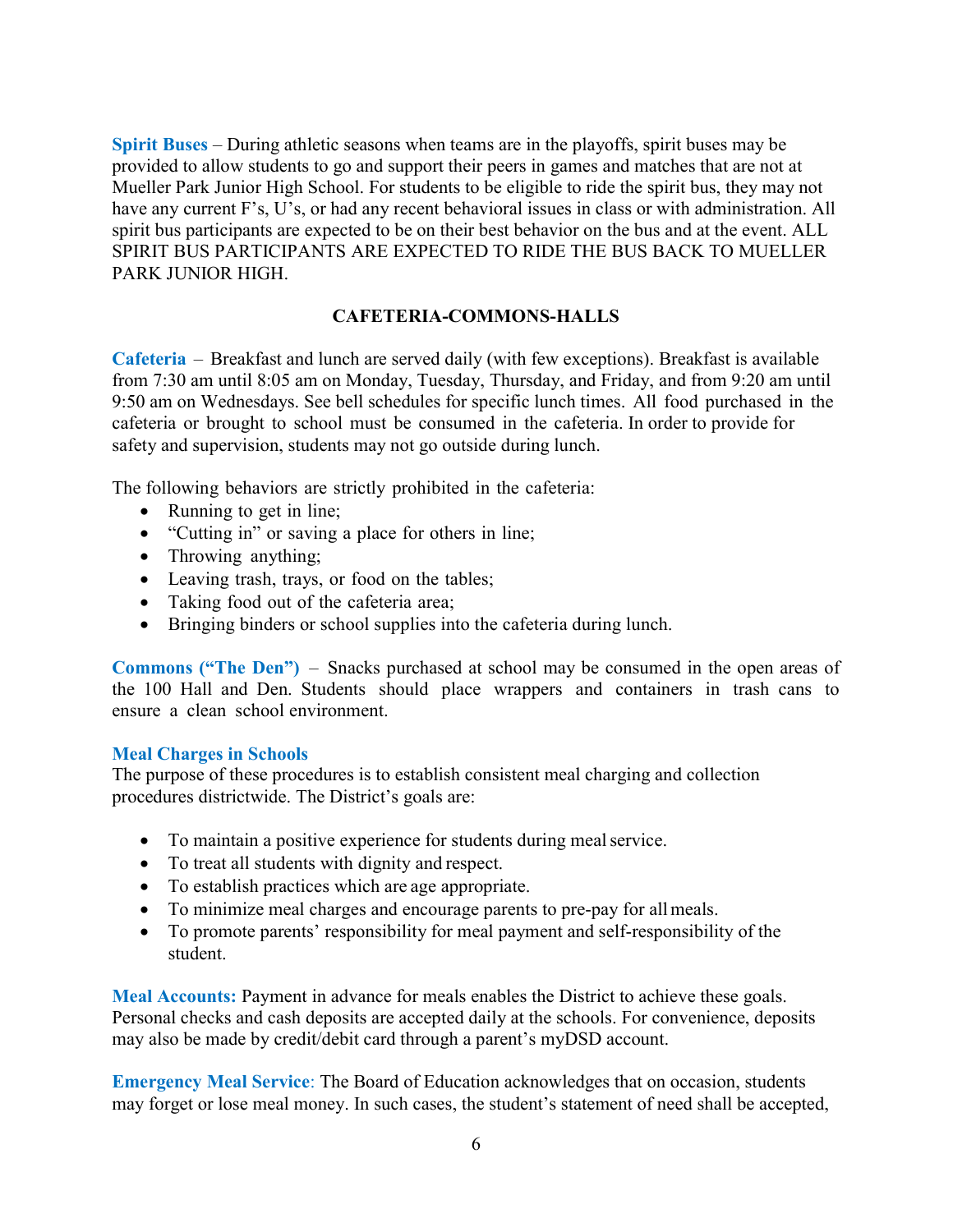and a meal will be made available. School lunch employees shall not, withhold a meal, provide an alternate meal, pull a student from the line, ask the student to call his parent or friend, stamp the student's hand, or otherwise call attention to the student who has forgotten or lost meal money. A school lunch employee may remind a student attending a secondary school that his account is in the negative. The cost of the unpaid meal will be charged to the student's account.

Evaluate Individual Circumstances: When a student repeatedly comes to school without a meal from home or money to participate in the school meal program, school administrators should consider if circumstances in the home warrant contacting social workers or Child Protective Services. Frequent requests may indicate the family's need for free- or reduced-price meals. School administrators may work with the family to apply for school meal benefits. All meals eaten before a free- or reduced-price meal application is processed and approved are the responsibility of the parent and must be paid for.

Repayment for Meal Charges and Bad Checks: Federal guidelines prohibit the Food and Nutrition operation from writing off bad debts as a result of charged meals. Every effort will be made to collect for unpaid meals. Unpaid meal charges may result in the following:

- An automated telephone call to the parent.
- An email sent to the parent.
- A verbal reminder to student attending a secondary school.
- School lunch manager contact parents by phone or notes in teacher mailboxes.
- In case of significant delinquent payments, a letter will be sent home from the Food and Nutrition Department.

Parents are responsible to pay all of their student's meal charges. All unpaid charges will be added to the list of any outstanding fees or unpaid fines at the end of the school year. Uncollected meal charges shall be handled the same as other school debt.

#### CHANGE OF ADDRESS

Parents and students should notify the office when their address or phone number changes or when there is a change in the legal guardian. Such notification allows the office to be able to contact parents and send information to the accurate address.

#### CHEATING/PLAGIARISM

Academic dishonesty will not be tolerated. Cheating/plagiarism may include but is not limited to: using someone else's work as your own, incorrect scoring of papers, getting information from the internet or other inappropriate sources, or assisting others to complete assignments without doing the work. The consequences may include being asked to redo the work or provide an alternate assessment to demonstrate competency, as well as citizenship penalties. Appropriate group work, collaboration, or helping another student learn are not considered cheating.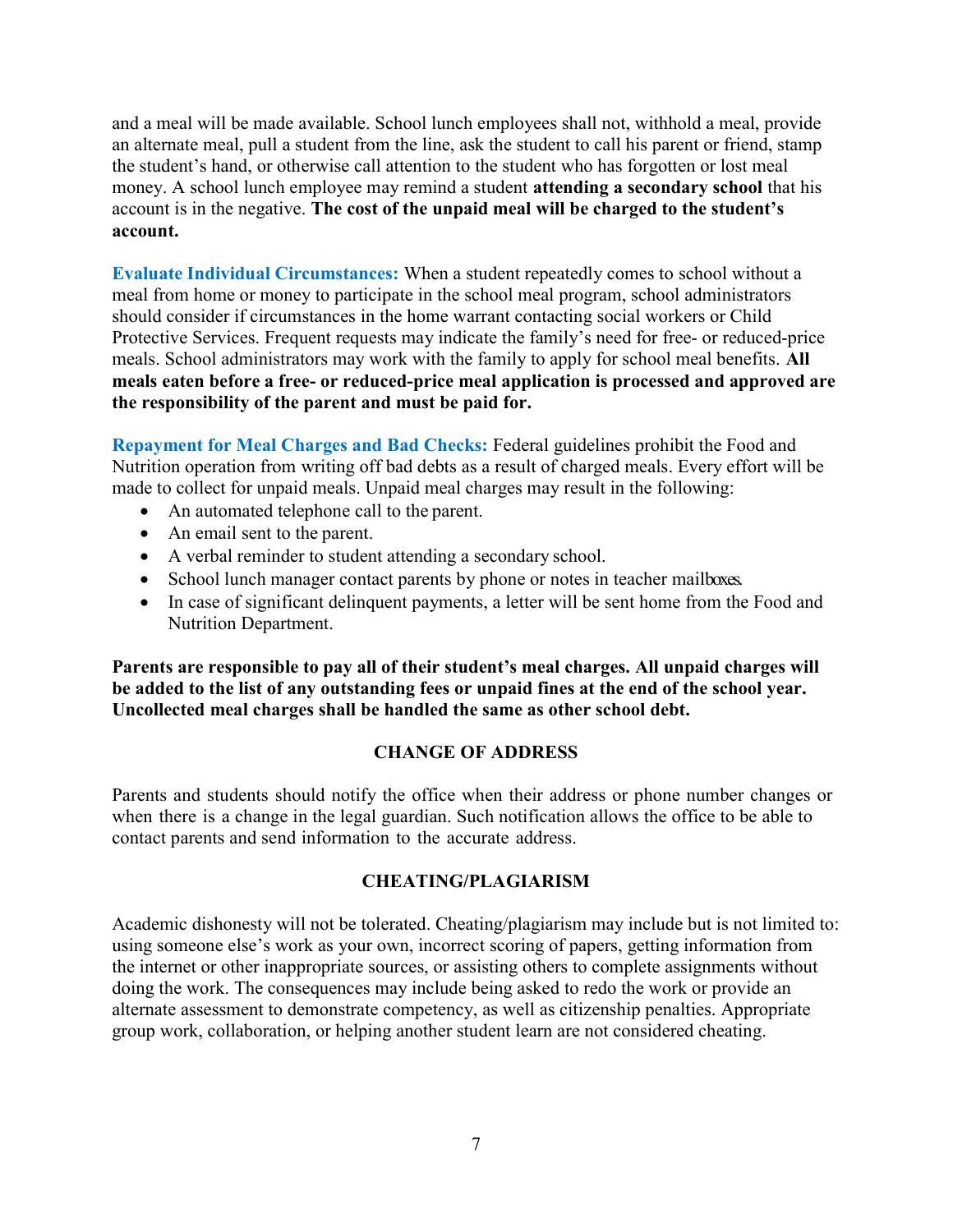#### CITIZENSHIP POLICY

The Davis County School District has instituted a citizenship policy that affects high school graduation. Ninth grade students who receive citizenship U's must make them up prior to high school graduation. Citizenship grades will be determined each term by the teacher. The school administration may also issue a citizenship 'U' for negative or inappropriate behavior. An unsatisfactory citizenship grade can result from serious negative behavior. Serious negative behavior may also result in appropriate administrative action including suspension. Serious negative behavior might include, but is not limited to, documented conduct such as:

- Five (5) or more uncleared absences in a term;
- Four (4) or more tardies in a term;
- Obvious disrespect for school staff and authority;
- Use of vulgarity or profanity;
- Public displays of affection, i.e. holding hands, hugging, kissing, etc.;
- Direct and willful disobedience of school rules and policies;
- Possession/use of real/imitation controlled substance/drug paraphernalia/alcohol/tobacco or under the influence of a controlled substance/alcohol;
- Cheating, or the use of deception to gain advantage (example: copying another's work and claiming it as your own);
- Fighting;
- Theft, destruction or vandalism of private or public property;
- Trespassing;
- Truancy;
- Disruption of learning activities;
- Harassment, bullying or hazing;
- Extortion, i.e., intimidation, harassment, bullying, etc., to get something from another person;
- Possession of weapon(s).

In addition to receiving a citizenship U, many of the behaviors described above are considered safe school violations.

To clear a U, a student must complete a school-approved community service and pay a \$5.00 fee. When the citizenship credit is satisfactorily made up, the administration will restore the lost credit. Students interested in appealing a U must contact the Citizenship Secretary prior to mid-term of the following term.

#### CLASS CHANGE POLICY

Class change requests for each semester will be accepted during scheduled class change dates. By school policy, no class change requests will be accepted during a semester already in session. Any exception to this policy will be rare and require certain conditions, i.e. physical impairment or injury that prohibits or limits participation in a given subject area, improper level placement in subject areas, or professional or medical recommendations that require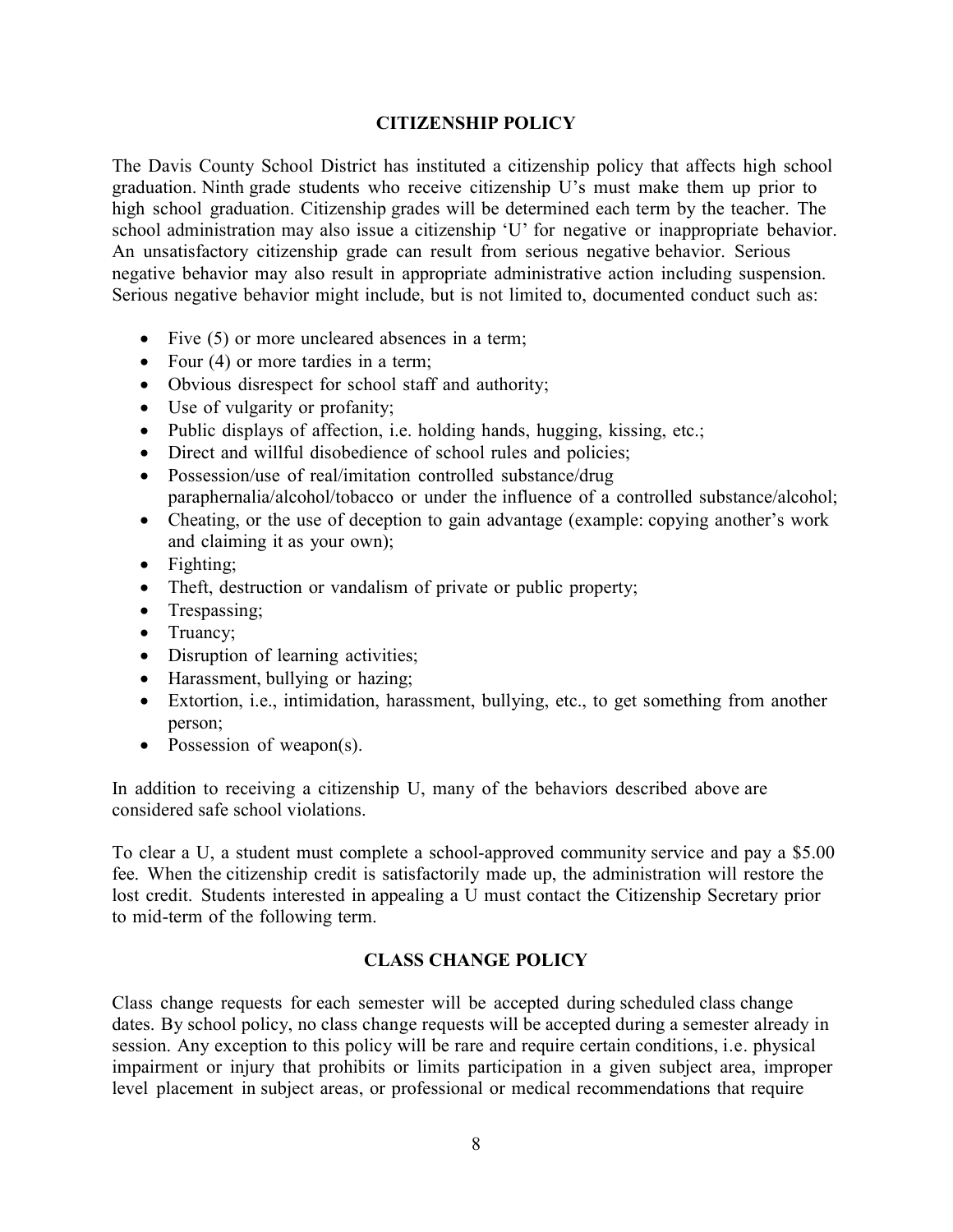class changes. Each time a request is made for class changes, there will be a \$10.00 charge.

#### CLEARING THE BUILDING

Students are required to leave campus immediately after school at the end of the day unless they are under the supervision of a teacher or parent. Students should plan for rides to pick them up from school immediately following the bell to end school.

#### CLOSED HALLS

All classroom halls are closed during lunch. Students should be in the cafeteria, counseling center, media center, gym, or commons. Food deliveries must be dropped off at the front entrance.

#### COMPULSORY EDUCATION

A parent or legal guardian having custody over a school-age minor is required under State law to enroll and send a school-age minor in a public or established private school during the school year in the district in which the minor resides. The process of education requires continuity of instruction, class participation and study. Frequent absences from classes disrupt the instructional process. Parents/guardians are encouraged to work with the school in promoting regular attendance of all students.

#### COUNSELING SERVICES

Guidance counseling services are available to all students. These services include College and Career Readiness Meetings (CCRs), interpretation of standardized test results, student registration and orientation, and assistance with personal problems. The counseling center provides an opportunity for students to meet individually for career exploration and planning. Computer software materials enhance this search. The counseling center is open during lunch time for all students.

Counseling assignments are based on student's last names:

Mrs. Hamblin: A-G Mrs. Hedberg: H-O Mrs. Ford: P-Z

#### COMPUTER ACCEPTABLE USE POLICY

Computers used by students are for instructional purposes. Prior to computer use, students and parents will sign an Acceptable Use Policy, which addresses issues related to the use of the Internet. Student misuse of school computers will result in school discipline and a loss of computer privileges. At the end of each school year, student folders and files will be deleted.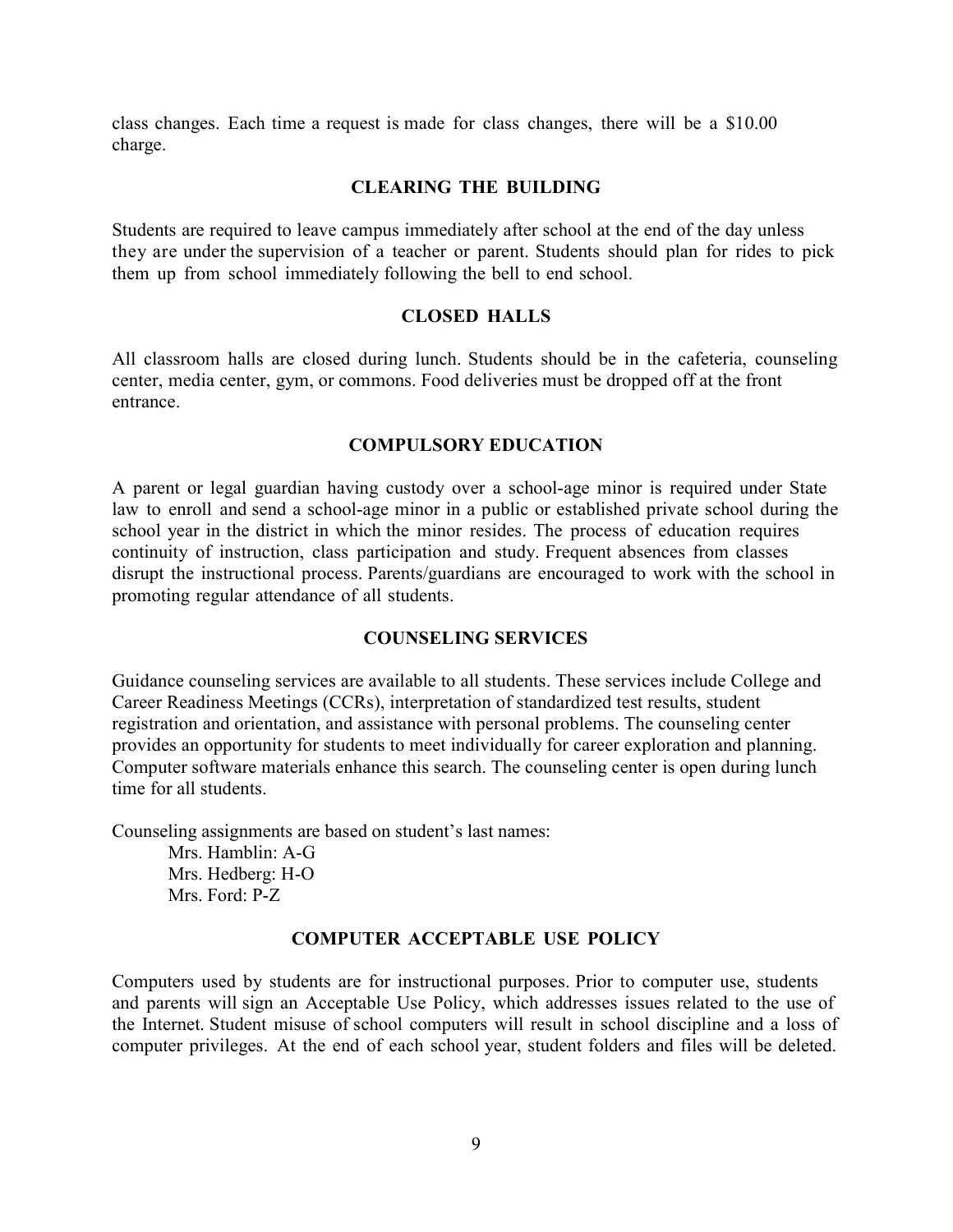#### DANCES/ASSEMBLIES

Dances are for Mueller Park Junior High students only. During the dance, students must be in the dance location. Students may enter the den briefly to get a drink of water or use the restroom. All halls will be closed until after the dance when students may access their lockers before going home. Running, rowdiness, lewd/suggestive movements or other dangerous behavior will result in disciplinary procedures, which may include early dismissal from the dance.

It is expected that students will enter and leave the gym in an orderly fashion for assemblies. Appropriate respect and appreciation for the performers is expected. No books or supplies should be taken into the assembly.

#### DETENTION / IN-SCHOOL SUSPENSION (ISS)

Detention and In-School Suspension (ISS) are designed to provide a place where students in violation of school policies may study. Students can be assigned to detention or ISS by the administration. If detention/ISS is not completed, students may be suspended, requiring a parent conference. An administrator will notify parents when after-school detention/ISS is assigned to a student.

Rules:

- 1. Sit quietly- Must sit in your assigned chair. No sitting on the floor. No talking.
- 2. Phone must be turned in at the beginning of the detention. Earphones must be put in backpack.
- 3. Bring schoolwork to work on or a book to read while in detention. You must work quietly.
- 4. Clean up after yourself. If you spill food or drink, please clean it up. Do not throw food.

Failure to comply with these rules will result in a meeting with an administrator and additional time in detention.

#### DRESS AND GROOMING

Mueller Park Jr. High recognizes that dress and grooming affect the behavior of students, that there are sanitation and safety factors directly related to proper dress and grooming, and that school administrators, teachers, and parents need clear dress and grooming guidelines so that rules of dress and discipline can be enforced consistently. Mueller Park Jr. High also recognizes the importance of school, parent, and student collaboration in encouraging students to come to school dressed appropriately.

- 1. Students shall maintain themselves in a clean, well-washed, modest manner.
- 2. Students shall be fully clothed and wear shoes at all times.
- 3. Shirts shall cover the student's entire upper torso. All shirts, tops and dresses are required to have sleeves. Bare midriffs and sheer fabrics are not allowed. Visible cleavage and bare backs are not allowed.
- 4. Length of skirts, dresses and shorts must be within three (3) inches of the top of the knee.
- 5. Holes or shreds above the knee in pants or skirts shall have a covering underneath, such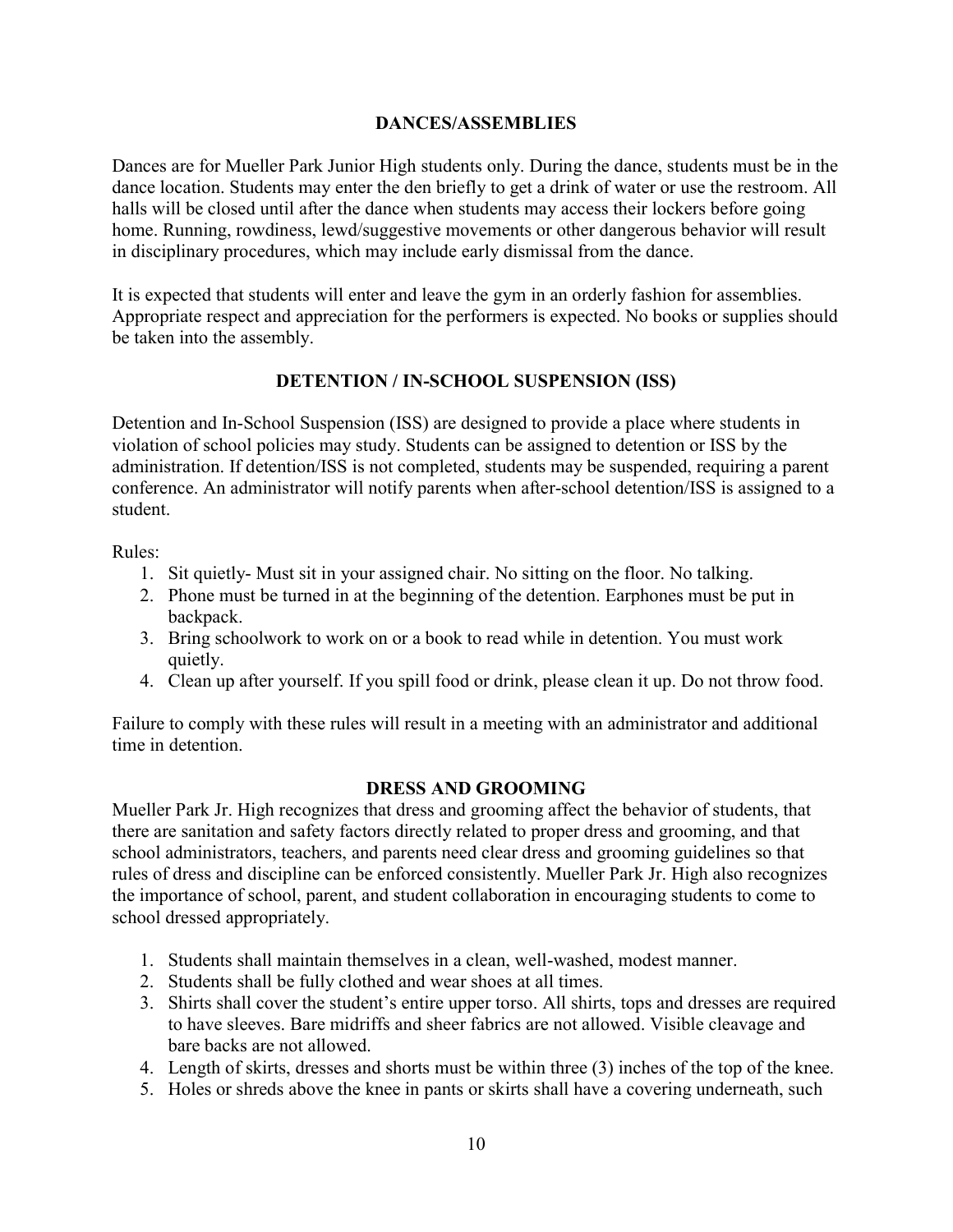as patches, leggings, or compression shorts.

- 6. No obscene or sexually suggestive words or pictures shall be worn on clothing. Pictures and symbols of gang affiliation, racial insensitivity, weapons, drugs, and alcohol or tobacco products are not allowed.
- 7. Students are not permitted to wear hats or bandanas in school or during school activities. (The administration may allow hats on during specifically organized Spirit Days.)
- 8. Pajamas are not allowed.
- 9. Underwear, such as boxers, briefs, and bra straps should not be visible at any time.
- 10. Accessories, such as chains, large belt buckles, spikes, etc., which pose a threat to others or which become a disruption to the school environment are not allowed.
- 11. Clothing, makeup, accessories, hairstyles/coloring, or piercings which can be considered extreme, or which bring undue attention to the student or cause or could cause a disruption of the work of the school, are not permitted.

Students who do know comply with District/School dress code must achieve proper clothing/grooming before they will be allowed to attend classes.

#### ELECTRONIC DEVICES

Scope - Electronic devices have become a common means of communication and information access. However, these devices have the potential of disrupting the orderly operation of a school. Mueller Park Junior High School has, therefore, adopted this policy to govern the possession and use of electronic devices on school premises, during school hours, at schoolsponsored activities, and on school transportation.

Definition - For purposes of this policy "Electronic Device" means any privately owned wireless and/or portable electronic handheld equipment including, but not limited to existing and emerging mobile communication systems and smart technologies, portable internet devices, handheld entertainment systems (video games, iPods, MP3 players, etc.), and any other convergent communication technologies that do any number of the previously mentioned functions. Electronic device also includes any current or emerging wireless handheld technologies or portable information technology systems that can be used for word processing, wireless Internet access, image capture/recording, sound recording, information transmitting, receiving and storing, etc.

Possession and Use of Electronic Devices - Students may possess and use electronic devices at school subject to the following:

- Students may carry or possess electronic devices at school and school-sponsored activities.
- Students may use electronic devices before school, during lunchtime, and after school.
- Electronic devices must be turned off and kept out of sight during class time and assemblies.
- At no time may electronic devices be used in restrooms or locker rooms.
- If at any time an electronic device is used in such a way that is deemed disruptive to the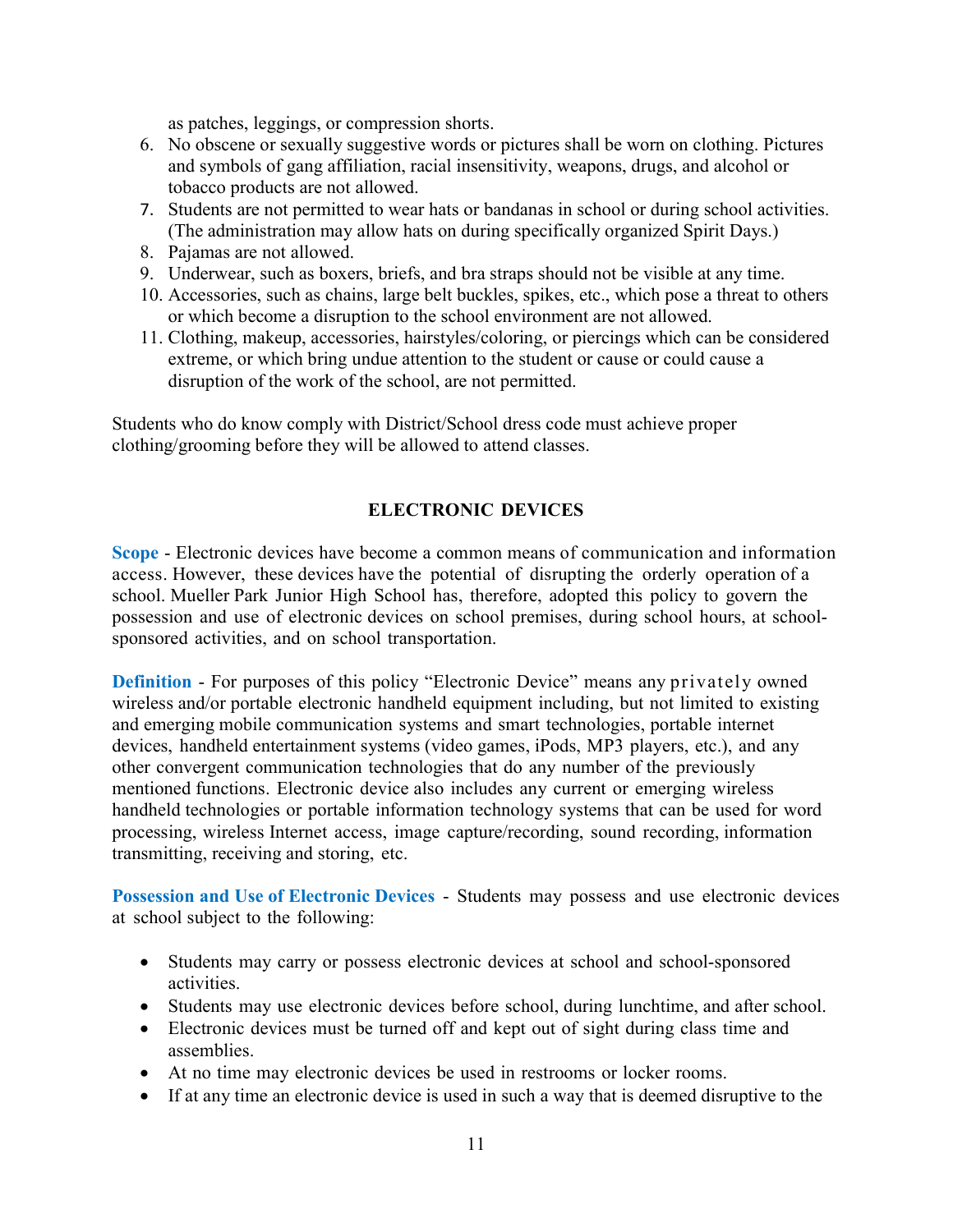school, school authorities may confiscate the device. Students who violate this policy may lose the privilege of bringing devices to school.

 Airpods, headphones, and other listening devices may only be used before and after school and during lunch. They may not be used in the hallways during passing periods between classes. They may be only be used during class time with specific teacher permission.

Prohibitions - Electronic devices shall not be used in a way that threatens, humiliates, harasses, or intimidates school-related individuals, including students, employees, and visitors, or violates local, state, or federal law. Electronic devices may not be used during any student assessments unless specifically allowed by law, student IEP, or assessment directions. Students may not use the audio or video function of any electronic device at school, without the permission of a supervising adult as part of a legitimate academic pursuit.

Confiscation - If a student violates this policy, his/her electronic device may be confiscated. When an employee confiscates an electronic device under this policy, he/she shall take reasonable measures to label and secure the device and turn the device over to the office to be secured as soon as the employee's duties permit. When this policy is violated, school officials will use the following process:

 $1<sup>st</sup>$  offense: Device confiscated – May be picked up in the office at the end of the day.

 $2<sup>nd</sup>$  offense: Device confiscated – Lunch detention(s).

 $3<sup>rd</sup>$  offense: Device confiscated – Lunch detention(s). Will only be released to a parent.

Offenses beyond the 3rd offense may result in a suspension from school and other appropriate disciplinary actions.

#### Security of Devices

Students shall be personally and solely responsible for the security of electronic devices brought to school. The school shall not assume responsibility for theft, loss, damage, or unauthorized calls made with an electronic device. If devices are loaned to or borrowed and misused by nonowners, device owners are jointly responsible for the misuse or policy violation(s).

#### **ELIGIBILITY**

Extra-Curricular Activities - Participation in athletics, cheerleading, student government, student clubs, and other extracurricular activities is not a constitutionally protected civil right. Therefore, students who are suspended, transferred to an alternative placement, or expelled, may lose the privilege of participation in all extracurricular activities during the period of discipline and will not be afforded due process procedures to challenge the denial of participation.

Eligibility and Standards - Students participating in extracurricular activities shall exemplify good citizenship. District and school standards for student participation in student government and extracurricular activities are as follows:

#### Eligibility for Student Officers and Cheerleaders: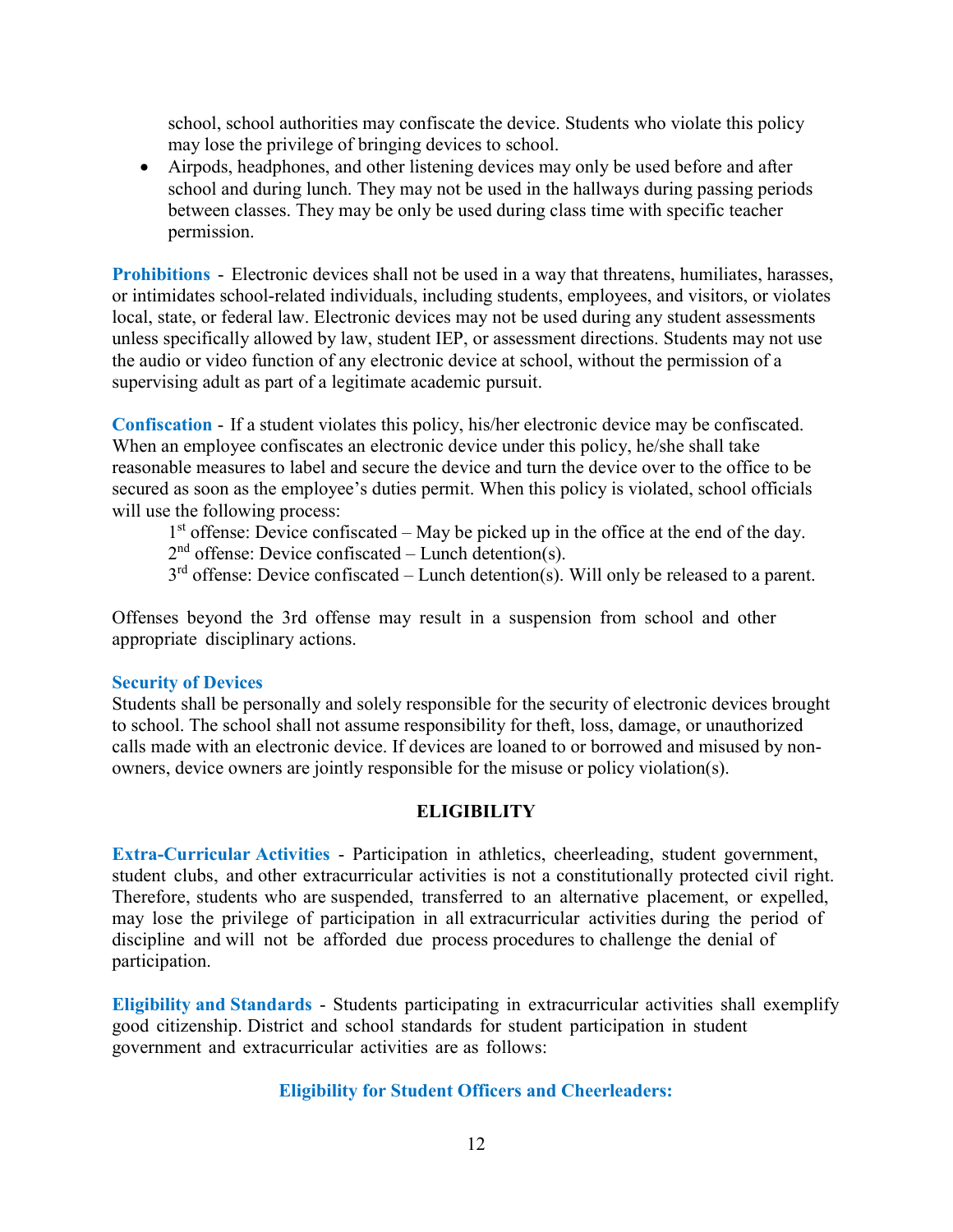Academic Requirements - Students must have a 3.0 GPA with no F's for each of the three preceding terms to run for office or tryout for cheerleader and must maintain a 3.0 GPA with no F's each term to remain in that office. A GPA of less than a 3.0 or an F will put the student on probation until the next grading period. (Midterm progress reports DO NOT APPLY.) A student can only have one (1) probationary period while being an officer or cheerleader.

Determination of academic eligibility shall be determined when grades are posted. Grades are posted when all grades have been entered electronically and are available to students, parents, and teachers. In no case may the posting date be more than five (5) school days following the last day of the grading period. Incompletes (I) are considered failures and must be factored into the GPA until made up (see "Incomplete (I) Grades and Eligibility" below).

Citizenship Standards - Students must not have received more than one U total during the three terms preceding elections or tryouts or no more than 2 N's total during the three terms preceding elections or tryouts. If a U citizenship grade was received during the grading period prior to elections or tryouts, that U must be cleared before the due date of petitions for office (student government) or the first day of tryouts (cheerleaders and athletes). One U or more than two N's during office/cheerleading will put the student on probation until the next grading period. Two probations, more than one U, a safe school violation, and/or a pattern of school policy violations will result in immediate removal from office or cheerleading team.

Determination of citizenship eligibility shall be determined when citizenship grades are posted. Grades are posted when all grades have been entered electronically and are available to students, parents, and teachers. In no case may the posting date be more than five (5) school days following the last day of the grading period. Citizenship grade changes after the posting date cannot restore lost eligibility.

#### Eligibility for Athletics:

Academic Requirements - Students participating in athletic activities must have a 2.0 GPA from the previous term. This standard must be maintained throughout the playing season in order to participate. Mid-term progress reports do not apply.

No student shall be eligible to represent his or her school if he or she has academically failed more than one subject in the preceding grading period. Incompletes (I) are considered failures and must be factored into the GPA until made up (see "Incomplete (I) Grades and Eligibility" below).

Determination of academic eligibility shall be determined when grades are posted. Grades are posted when all grades have been entered electronically and are available to students, parents, and teachers. In no case may the posting date be more than five (5) school days following the last day of the grading period. Grade changes after the posting date cannot restore lost eligibility.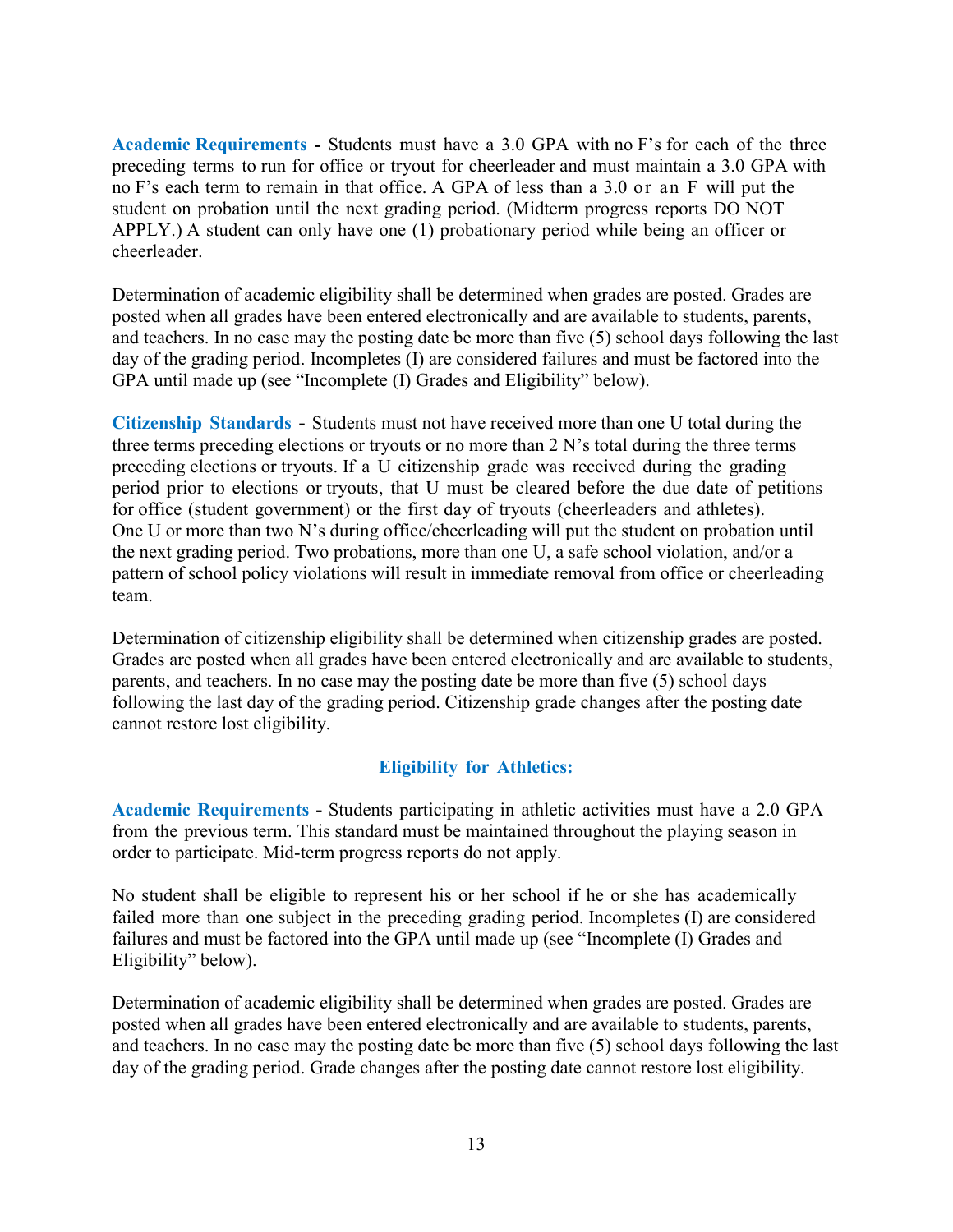Citizenship Standards - Students receiving one U in the preceding grading period will be subject to review by the School Standards Committee. A student may be put on probation and allowed to participate if the committee feels that there have been mitigating circumstances, or that an honest effort is being made to improve. Students receiving two or more U's in a grading period will be eliminated from extracurricular activities immediately and for the next term.

Determination of citizenship eligibility shall be determined when citizenship grades are posted. Grades are posted when all grades have been entered electronically and are available to students, parents, and teachers. In no case may the posting date be more than five (5) school days following the last day of the grading period. Citizenship grade changes after the posting date cannot restore lost eligibility.

At the discretion of the school principal and School Standards Committee, a student with one or more U's may participate when their credit has been restored.

Incomplete (I) Grades and Eligibility - Eligibility is determined by grades issued from the previous term. In some classes, a student may receive an Incomplete (I) grade at the end of the term. An "I" grade does not count as passing, but does signifies that a student may work with a teacher to remediate the missing work and bring it to a passing grade. For sports, cheer, student government, NAL, and other team eligibility, "I" grades must be remediated during the two weeks after the term ends, or the student will be considered ineligible to participate for the remainder of the term. A student should communicate with the teacher, complete the missing work, and submit it so that the teacher can grade and give feedback, after which the student may revise if needed. At the end of the two-week period, the teacher will submit any revised grades for report cards and eligibility will be checked again. During this two-week period, the student will be on probation and will not participate in games or competitions. They may still practice with the team, but may also be directed by the coach/advisor to use that time to finish their remediation. They may not travel with the team to away games and may not get out of class early for home games. Probation ends after the two weeks when the updated passing grades are submitted.

Please note that an "I" grade may still be remediated at other times during the year for school credit, but only grades remediated during the two-week remediation period will restore lost eligibility.

Standards Committee/Appeals - Mueller Park Junior High Standards Committee will consist of an administrator, a counselor, a faculty representative, and a PTO representative. An eligibility appeal shall be presented in written form to an administrator stating the position of both the student and staff member involved. Improvement must be shown by the next grading period. The committee will base their decisions in compliance with policy and the best interest of the student.

Participation in interscholastic athletics, cheerleading, and other extracurricular activities is not a constitutionally protected civil right. Therefore, students who are suspended or expelled shall lose the privilege of participation in extracurricular activities, including practice, during the period of suspension/expulsion.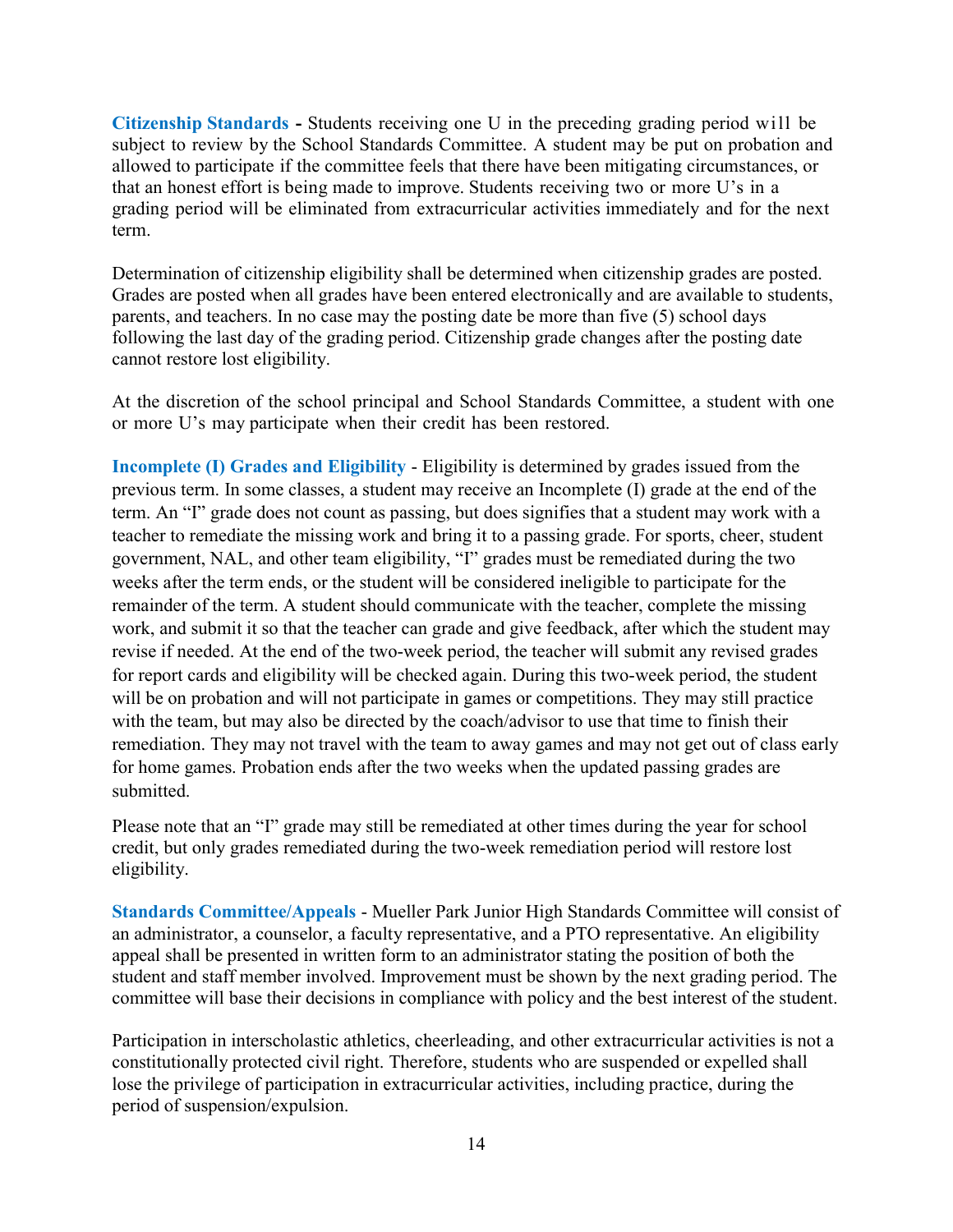Early Tryouts – Davis School District sets for conditioning and tryout dates for each sport. Mueller Park Junior High also understands there are extenuating circumstances in which a student is unable to attend tryouts on the date specified by the district. In some instances, students may be allowed to do an EARLY tryout. These occasions will be addressed on a caseby-case basis by the coaches, athletic director, and administration. There will be no tryout opportunities after the posted tryout dates when the team is chosen. A student requesting an early tryout will be judged by the same criteria as the rest of team. For more information, please see the "Athletics" page on our website at https://muellerparkjr.davis.k12.ut.us.

#### EMERGENCY DRILLS

Emergency evacuation drills are conducted periodically for practicing safe and efficient exit of the building. Students should take each drill seriously and follow the exit routes posted in classrooms. Once outside, students should stay at least 100 feet from the building and close to their designated teachers. Once the drill is completed, teachers will lead students back into the building. Under no circumstance should students reenter the building on their own following an alarm.

#### FEES/FINES

Students and parents are responsible to pay all applicable school fees and fines. Information can be found on our website at https://muellerparkjr.davis.k12.ut.us/parentsstudents/registration/fees. Persons interested in applying for a Fee Waiver should contact the main office.

Students who owe fines or fees at the end of the school year will not receive their yearbook until arrangements have been made with the administration/office to clear their fines. Fines must be cleared prior to yearbook day. Outstanding fees/fines at the end of the year will be turned over to Bonneville Collections at the expense of the parent/guardian.

#### **GRADES**

Grading is for students to demonstrate competency on skills and knowledge as found in the DESK Standards. All students will receive a letter grade unless there are extenuating circumstances approved through the administration. Pass/Fail grades are for office assistants, teacher assistants and Advisory class. Term academic and citizenship grades are final grades and will appear on the student's transcript. Incomplete grades automatically default to an "F" after ten (10) school days if the work is not completed. It is important for students and parents to check scores/grades regularly in myDSD, Canvas, and/or Summit.

GPA - To calculate GPA, assign each grade a number value, add together and divide by the total number of grades received.

 $A = 4.000$   $A = 3.667$   $B = 3.333$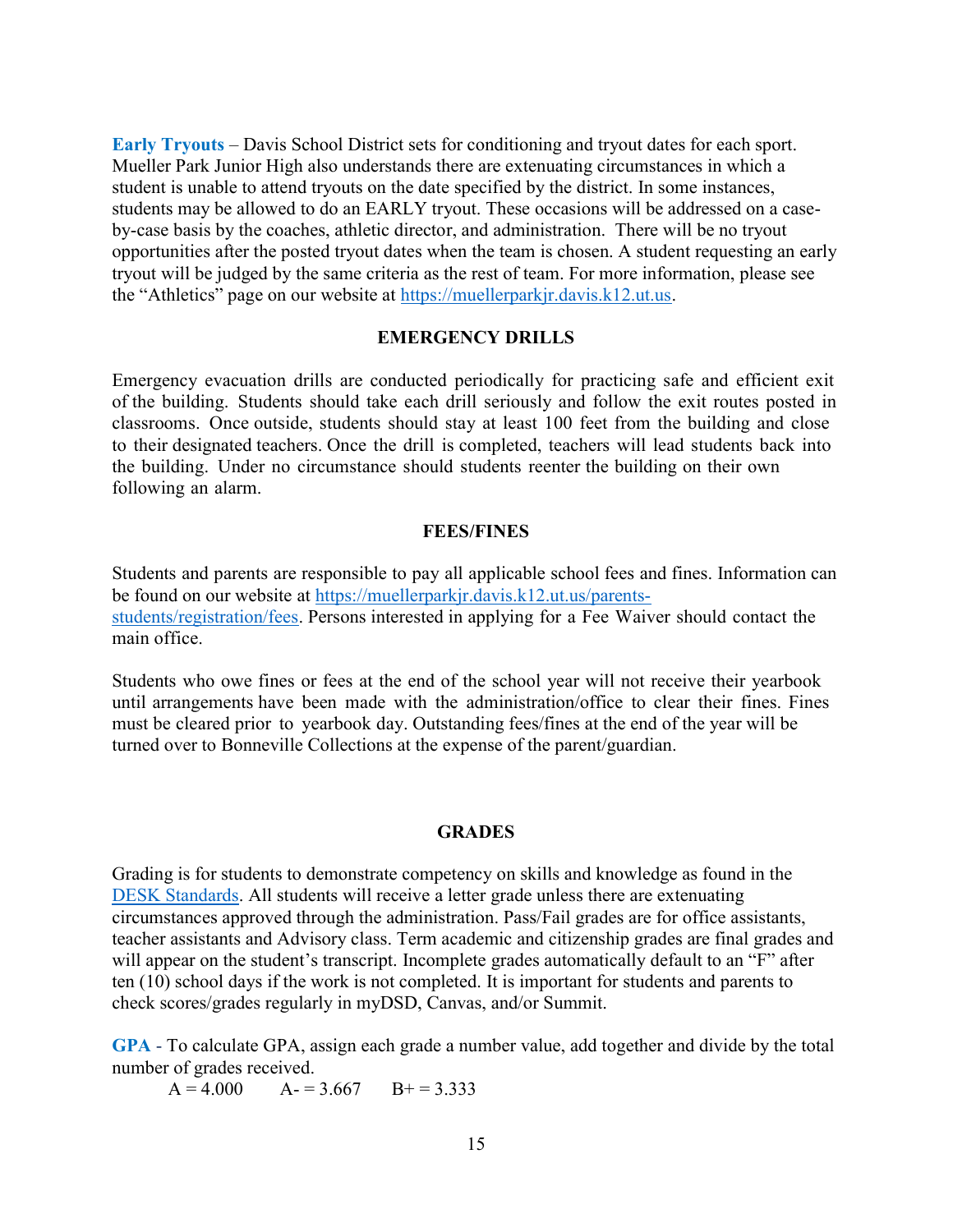| $B = 3.000$ | $B = 2.667$ | $C_{\pm} = 2.333$ |
|-------------|-------------|-------------------|
| $C = 2.000$ | $C = 1.667$ | $D+=1.333$        |
| $D = 1.000$ | $D = 0.667$ | $F = 0.000$       |

Grading Concerns – If questions arise concerning grades, the student should contact the teacher immediately. Teachers are available to meet with parents by appointment to discuss individual concerns.

| ing Scale                           |                     |                     |
|-------------------------------------|---------------------|---------------------|
| <b>Letter Grade</b>                 | Cutoff <sup>%</sup> | <b>Rubric Grade</b> |
| $\mathbf{A}$                        | 93                  | 4                   |
| $A-$                                | 90                  | 3.7                 |
| $B+$                                | 87                  | 3.3                 |
| B                                   | 83                  | 3                   |
| $B-$                                | 80                  | 2.7                 |
| $\overline{C+}$                     | 77                  | 2.3                 |
| $\frac{\overline{C}}{\overline{C}}$ | 73                  | $\overline{2}$      |
|                                     | 70                  | 1.7                 |
| $D+$                                | 67                  | 1.3                 |
| D                                   | 63                  | 1                   |
| $D-$                                | 60                  | 0.7                 |
| F                                   | 0                   |                     |

#### **Grading Scale**

#### HALL PASSES

Students must have a hall pass to be in the hall during class time. Each faculty member will have a hall pass. This pass will be given to any student leaving class and returning the same period. No more than one student may use a hall pass at a time. Class time is valuable and use of the hall pass will be limited to those situations where it is necessary. Reasons for using a hall pass include the following:

- Student needing to go to his/her locker;
- Student needing to use the restroom;
- Student needing to run an errand for a teacher;
- Other vital teacher/student needs.

The main office or counseling office will occasionally send for students from class using a Transit Note. This transit note may serve as a student's hall pass.

#### HOME/HOSPITAL

If a student is going to be homebound or hospitalized for more than ten consecutive school days, the parents should contact the school to apply for Home/Hospital services. A physician's signature is required for the school and District to authorize Home/Hospital services.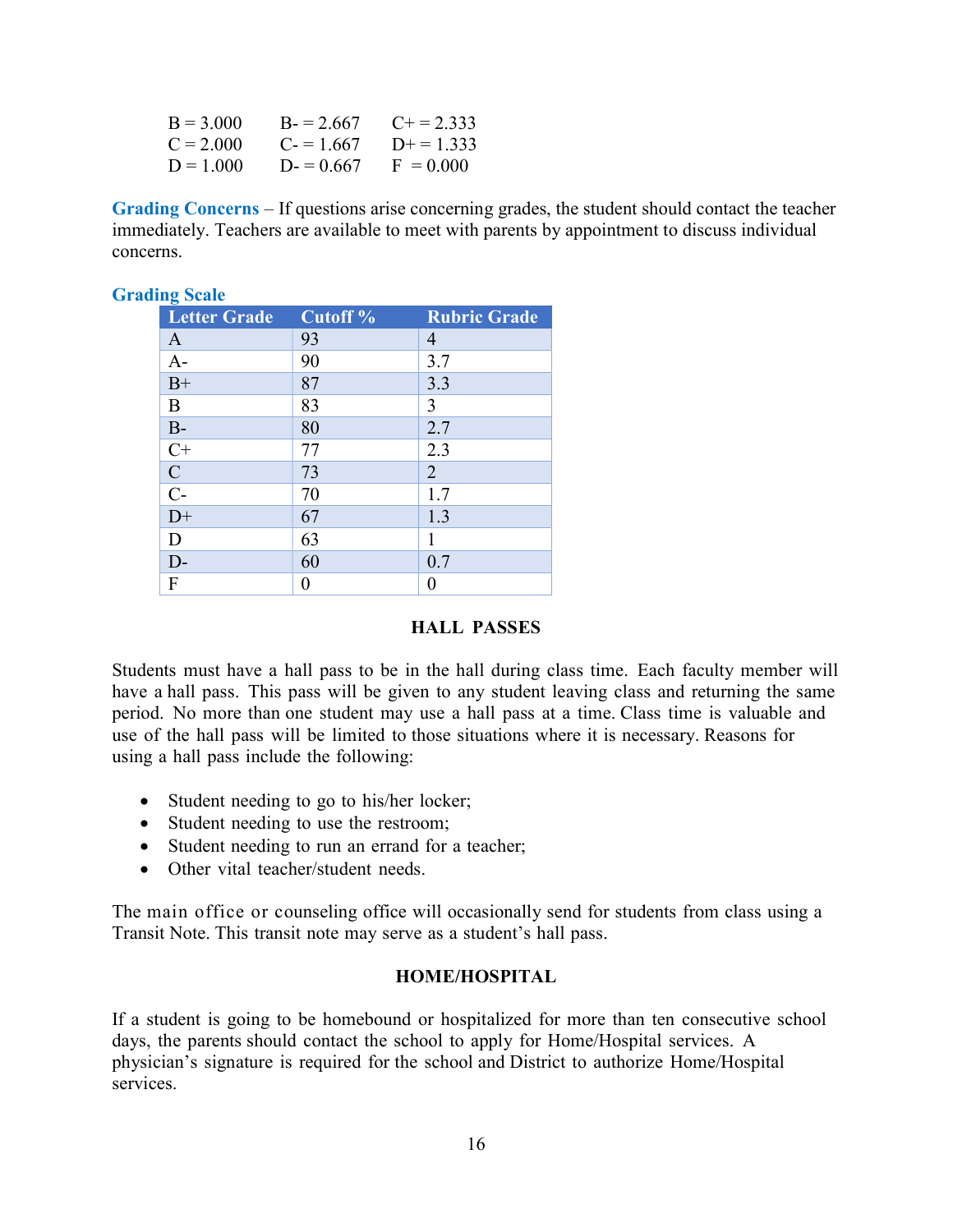#### HONOR ROLL

A student may achieve the Honor Roll in scholarship, citizenship and attendance. Requirements for being placed on the honor rolls are as follows:

- $\bullet$  4.0 Designation  $-4.0$  GPA
- $\bullet$  High Honor Roll 3.75-4.0 GPA
- $\bullet$  Honor Roll 3.45-3.749 GPA
- Citizenship Honor Roll Five  $(5)$  H's or more, no N's or U's
- Perfect Attendance No absences or tardies (school excuse excluded)

#### HONORS CLASSES

Students enrolled in honors classes will be expected to have advanced reading, writing, critical thinking and problem-solving skills. Students should have a history of academic excellence and have demonstrated a willingness to work hard and produce quality work.

#### LATE OPENING - DELAY - NO SCHOOL

The Davis School District will keep parents up to date on school emergencies and school closures due to weather. Information will be posted on school or district websites as needed. Parents also may get the most up-to-date information from the district's Twitter and Facebook accounts. See the school website for the late start bell schedule.

#### LOCKERS

Lockers will be assigned to all students this year free of charge, but locker use is optional. Students will be allowed to take a backpack to class with them. Backpacks should be kept under desks and chairs and out of walkways.

Lockers are to be maintained in a neat and clean fashion. Any object, photo, or picture displaying alcoholic or tobacco substances, or other inappropriate material shall not be hung in lockers. Students should not leave valuable items, such as money, in their lockers. The school will not be responsible for the theft of items taken from lockers. Combination locks are provided on all lockers. Changing combinations will cost \$5.00. Combinations will be changed only one time at student request. Students should not give the combination to other people. Individuals having problems with their locker should report to the office after going to class first and getting a hall pass.

Students have no right or expectation of privacy in school lockers. School lockers are the sole property of the Davis School District and Mueller Park Junior High School. Periodic general inspections of lockers, including the use of drug detecting canines, may be conducted by school authorities for any reason at any time, without notice, without student consent, and without a search warrant.

#### MEDIA CENTER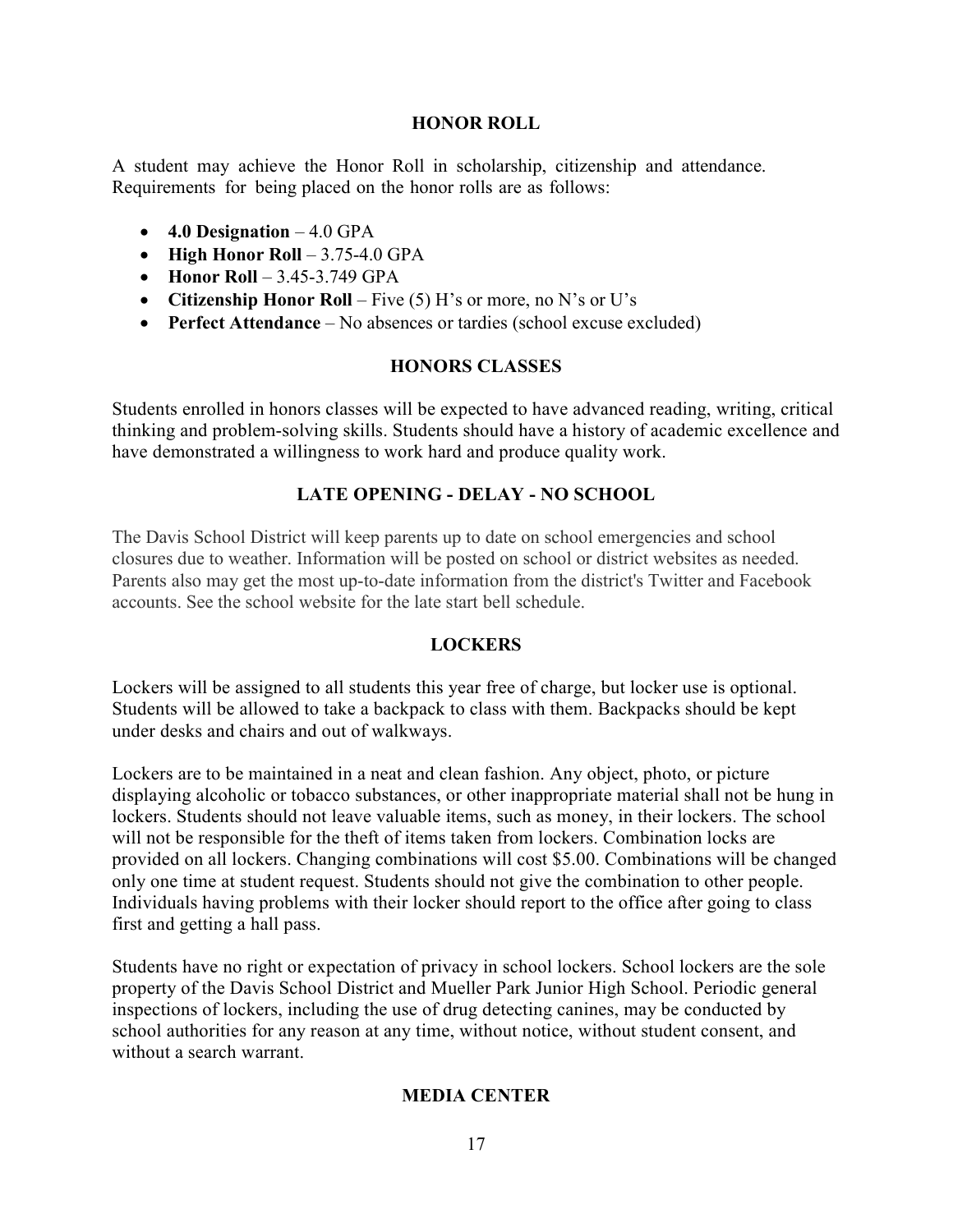The Media Center hours are from 7:45 a.m. to 3:15 p.m. for student and faculty use. During class and lunch hours, students are admitted with a pass from their teachers for reference work, book check-out and check-in, or other specific class-related assignments. Books checked out are the responsibility of the student. Fines will be assessed for late, damaged or lost books.

#### MEDICATION

District policy does not prohibit students from carrying their own medication to school in instances where the students' maturity level is such that they could reasonably be expected to appropriately administer the medication on their own. In such instances, students may carry one day's dosage of medication on their person. Any misuse of such medication by the student may be subject to disciplinary action under the District's Student Conduct and Discipline Policy.

#### MYDSD

Student information including grades, attendance, paying fees and lunch account balances can be accessed through https://muellerparkjr.davis.k12.ut.us. Click on the myDSD icon and log into the student or guardian account.

#### NATIONAL JUNIOR HONOR SOCIETY

The purpose of the National Jr. Honor Society (NJHS) is to recognize outstanding students and to nurture their leadership skills, academic pursuits, and commitment to serving others. Students are nominated, and then selected for membership by showing a history of excellence in five areas as outlined by the national organization: scholarship, leadership, service, citizenship, and character (not solely academic performance).

To be eligible for membership consideration, a student must meet the basic criteria of attendance (a minimum of one semester at MPJH), scholarship (a minimum GPA of 3.75), and character (no U's and no more than one N). Potential candidates must then complete a Candidate Form and submit it for review by a Faculty Council. Not all who apply are accepted. Members are expected to maintain the standards by which they were selected and to fully participate in the organization's activities throughout the school year.

#### PERSONAL BELONGINGS

Personal items that are brought to school should not interfere with the educational process. Such items may be confiscated. The school is not responsible for lost or stolen personal property. Rollerblades, scooters and skateboards may not be used on campus. If a student brings these items to school, they must be put in that student's locker upon arrival. Large amounts of cash and other expensive personal belongings are prime targets for theft. Students shall not bring these or other articles to school that are not used in the educational program.

#### SPORTSMANSHIP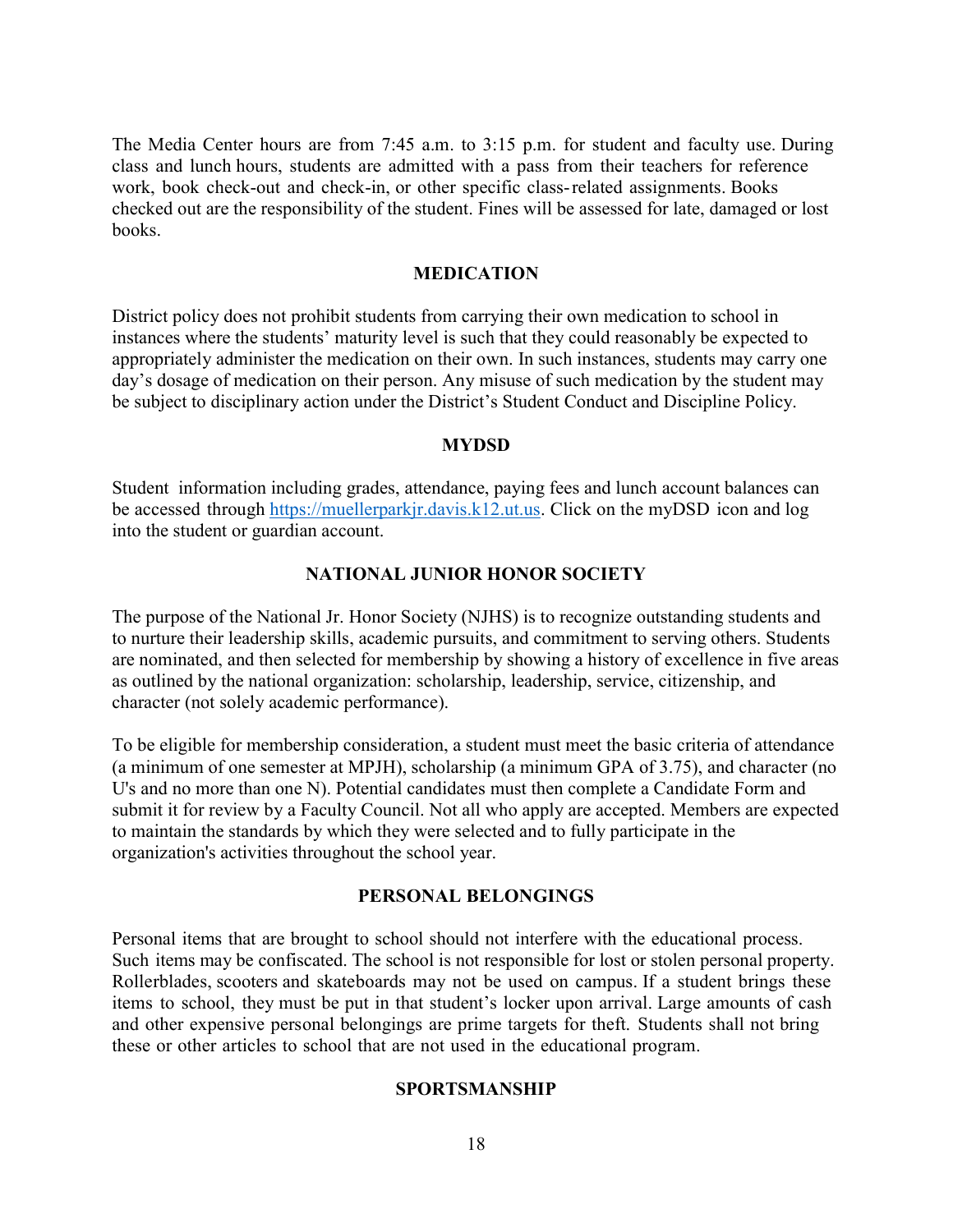Mueller Park Junior High School has high expectations for exemplary student behavior at all activities. The following rules will help us maintain a high standard of behavior at athletic events.

- All spectators will remain in the stands and stay off the playing area before, during, and after athletic contests.
- Spectators are prohibited from having noisemakers of any kind such as whistles, cowbells, horns, etc.
- Megaphones and signs are prohibited at athletic events.
- Booing or contesting calls made by referees is not considered to be good sportsmanship and will not be allowed.

#### TELEPHONE USE

The office telephones are available for student use in cases of sickness or emergency. Student illness/emergency is expected to be handled through the office rather than the use of student phones during class time.

#### VISITING STUDENTS

We do not allow students from other schools or out of town to attend with a student in our school. Please plan to have out-of-town guests entertained at home.

#### VISITORS

Visitors are to check into the main office upon entering the building. Only school personnel, parents, or legal guardians are permitted to visit with students during school hours. Any exceptions to this policy must be cleared with the administration. High school students are not allowed on campus or in the Mueller Park designated parking areas. Trespassers will be referred to the police.

#### NOTICE OF NON-DISCRIMINATION

Davis School District and Mueller Park Jr. High do not discriminate on the basis of race, color, religion, sex, age, national origin, disability, sexual orientation, gender identity, veteran status, or any other characteristic protected by law, in its programs and activities, and provides equal access to the Boy Scouts and other designated youth groups.

Inquiries or complaints regarding the non-discrimination policies may be directed to an individual's principal or supervisor and/or the District Compliance Officer:

Steven Baker, Associate Director Human Resources ADA (Employment Issues) Compliance Officer Davis School District 45 East State Street, P.O. Box 588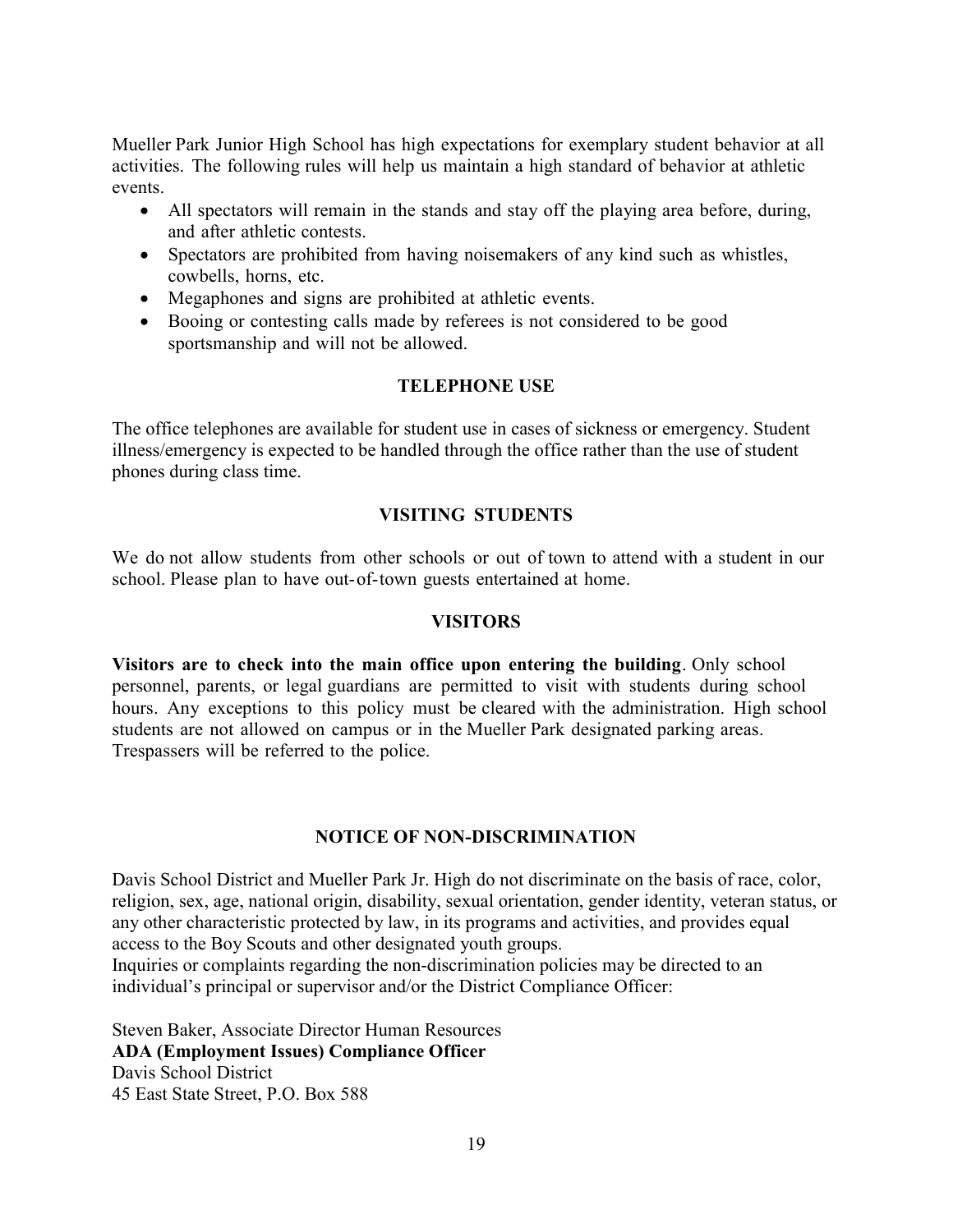Farmington, Utah 84025 Tel: (801) 402-5315 Email: sbaker@dsdmail.net

Midori Clough, Section 504 Coordinator, Educational Equity Department Disability Compliance Officer Davis School District 70 East 100 North, P.O. Box 588 Farmington, Utah 84025 Tel: (801) 402-5180 Email: mclough@dsdmail.net

Caray Long, Educational Equity Department Compliance Officer Race, Color, National Origin, or Religion in other than Athletic Programs Davis School District 70 East 100 North, P.O. Box 588 Farmington, Utah 84025 Tel: (801) 402-5357 Email: clong@dsdmail.net

Bianca Mittendorf, Title IX Coordinator, Educational Equity Department Title IX Coordinator Gender in other than Athletic Programs Davis School District 70 East 100 North, P.O. Box 588 Farmington, Utah 84025 Tel: (801) 402-5447 Email: bmittendorf@dsdmail.net

Tim Best, Healthy Lifestyle Coordinator Title IX Compliance Officer Discrimination in Athletic Programs Davis School District 20 North Main Street, P.O. Box 588 Farmington, Utah 84025 Tel: (801) 402-7850 Email: tbest@dsdmail.net

Scott Zigich, Director of Risk Management Physical Facilities Compliance Officer Davis School District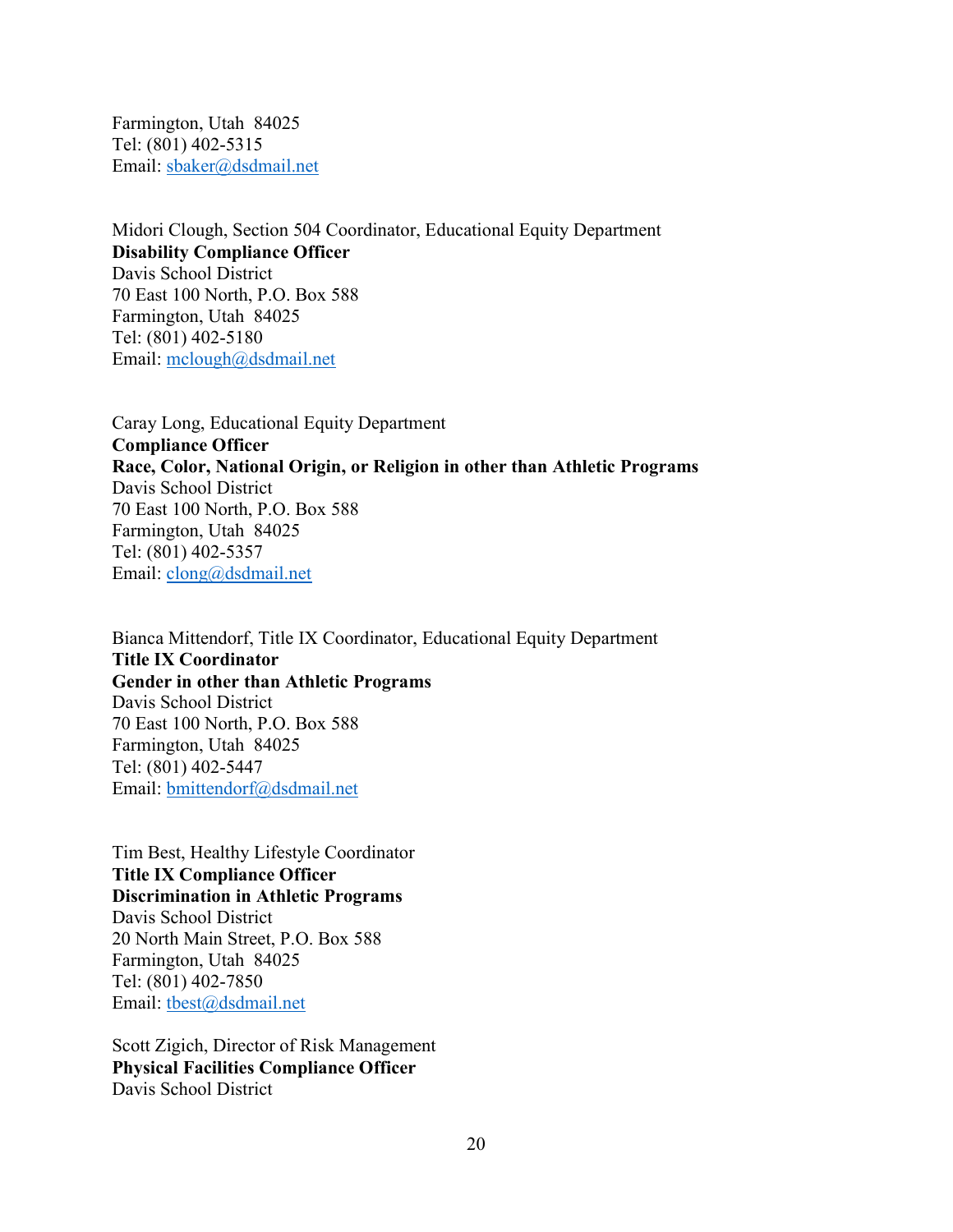20 North Main Street. P.O. Box 588 Farmington, Utah 84025 Tel: (801) 402-5307 Email: szigich@dsdmail.net

#### ACCOMMODATIONS FOR INDIVIDUALS WITH DISABILITIES

In compliance with Section 504 of the Rehabilitation Act (504) and the Americans with Disabilities Act (ADA), the Davis School District and Mueller Park Jr. High School will provide reasonable accommodations to qualified individuals with disabilities. Students, parents, or employees needing accommodations should contact their school ADA/504 Coordinator Mueller Park Jr. High School, 801-402-6300, their principal or supervisor, or you may contact the District ADA Coordinator, Steve Baker (402-5315), for parent or employee accommodations; or Section 504 Coordinator, Midori Clough (402-5180) for student accommodations. (TDD hearing impaired ((801) 402-5358)

#### SAFE AND ORDERLY SCHOOLS

It is the policy of the Davis School District and Mueller Park Jr. High School to promote a safe and orderly school environment for all students and employees. Criminal acts or disruptive behavior of any kind will not be tolerated and any individual who engages in such activity will be subject to school disciplinary action as determined by school administrators, District disciplinary action as determined by the Department of Student and Family Resources Case Management Team, police referral, and/or prosecution. In determining appropriate discipline, school officials will consider the totality of the circumstances, including the severity of the offense, as well as the individual's age, disability status, intent, academic status, and prior disciplinary record.

#### WEAPONS AND EXPLOSIVES-AUTOMATIC ONE YEAR EXPULSION

Any student who in a school building, in a school vehicle, on District property, or in conjunction with any school activity, possesses, controls, sales, arranges for the sale of, uses or threatens use of a real weapon, explosive, noxious or flammable material, or actually uses or threatens to use a look-alike or pretend weapon with the intent to intimidate another person or to disrupt normal school activities, shall be expelled from all District schools, programs, and activities for a period of not less than one calendar year; unless the District Case Management Team determines, on a case-by-case basis, that a lesser penalty would be more appropriate. The terms "weapon," "explosive," and "noxious or flammable material" includes but are not limited to: guns, starter pistols, cap guns, knives, martial arts accessories, bombs, bullets and ammunition, fireworks, gasoline or other flammable liquids, matches, and lighters.

#### DRUGS/CONTROLLED SUBSTANCES

Any student, who possesses, controls, uses, distributes, sells, or arranges the sale of an illegal drug or controlled substance (which includes alcohol, tobacco in any form, and electronic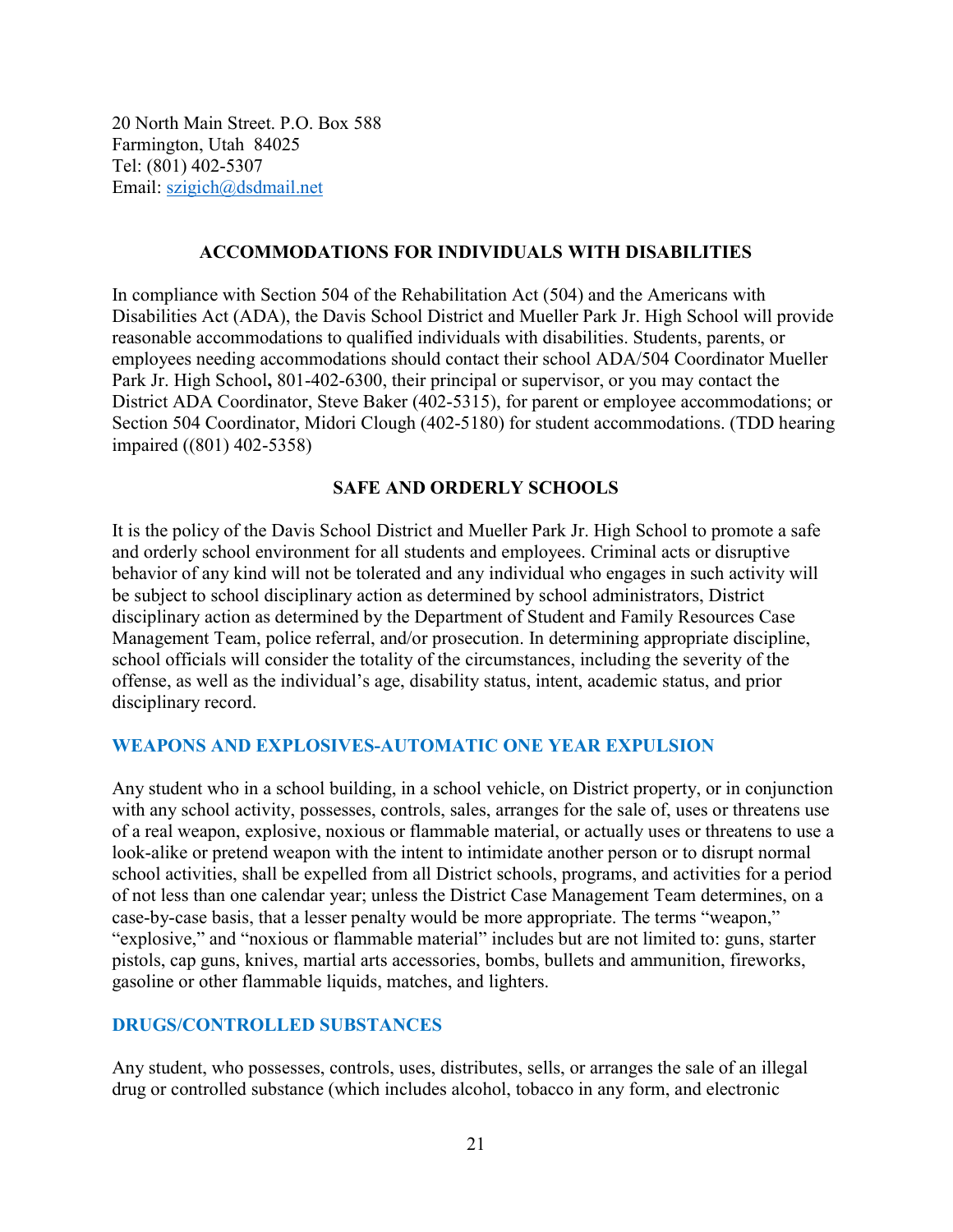cigarettes, or electronic cigarette substance or product), an imitation controlled substance, or drug paraphernalia in a school building, in a school vehicle, on District property, or in conjunction with any school activity, may be suspended, transferred to an alternative placement, tested for drugs, expelled, referred for police investigation, and/or prosecuted.

#### SERIOUS VIOLATIONS

Any student may be suspended, transferred to an alternative placement, expelled, referred for police investigation, and/or prosecuted for committing any of the following school-related serious violations: 1) threatening or causing harm to the school, school property, or person associated with the school, or property associated with that person, regardless of where the conduct occurs; 2) committing any criminal act, including but not limited to: assault, hazing, rape, trespass, arson, theft, vandalism, possession or use of pornographic materials on school property; 3) engaging in any gang activity, including but not limited to flashing gang signs, displaying or spraying gang graffiti, wearing or displaying gang related clothing or apparel, or soliciting others for membership in a gang.

#### DISRUPTION OF SCHOOL OPERATIONS

Any student may be suspended, transferred to an alternative placement, expelled, referred for police investigation, and/or prosecuted for any conduct that creates an unreasonable and substantial disruption or risk of disruption of a class, activity, program, or other function of the school, including but not limited to frequent, flagrant, or willful disobedience; defiance of school authority; criminal activity; fighting; noncompliance with school dress code; possession of contraband (I.e., drug paraphernalia, pornography, mace, pepper spray, laser pen, chains, needles, razor blades, bats and clubs); or the use of foul, profane, vulgar, harassing or abusive language

#### DUE PROCESS

When a student is suspected of violating Mueller Park Jr. High or District policy the school administrator must meet with and inform him/her of the allegations and provide the student the opportunity to give his/her version of the incident. If the school administrator determines sufficient evidence exists to impose discipline the school administrator shall notify the parent that 1) this student has been suspended; 2) grounds for the suspension; 3) the period of time for which the student is suspended; and 4) the time and place for the parent to meet a designated school official to review the suspension.

#### AUTHORITY TO SUSPEND OR EXPEL

The school administrator has the authority to suspend a student for up to ten school days per incident. If the school administrator desires or contemplates suspending for longer than ten school days or expelling a student, the school administrator shall make a referral to the District's Case Management Team.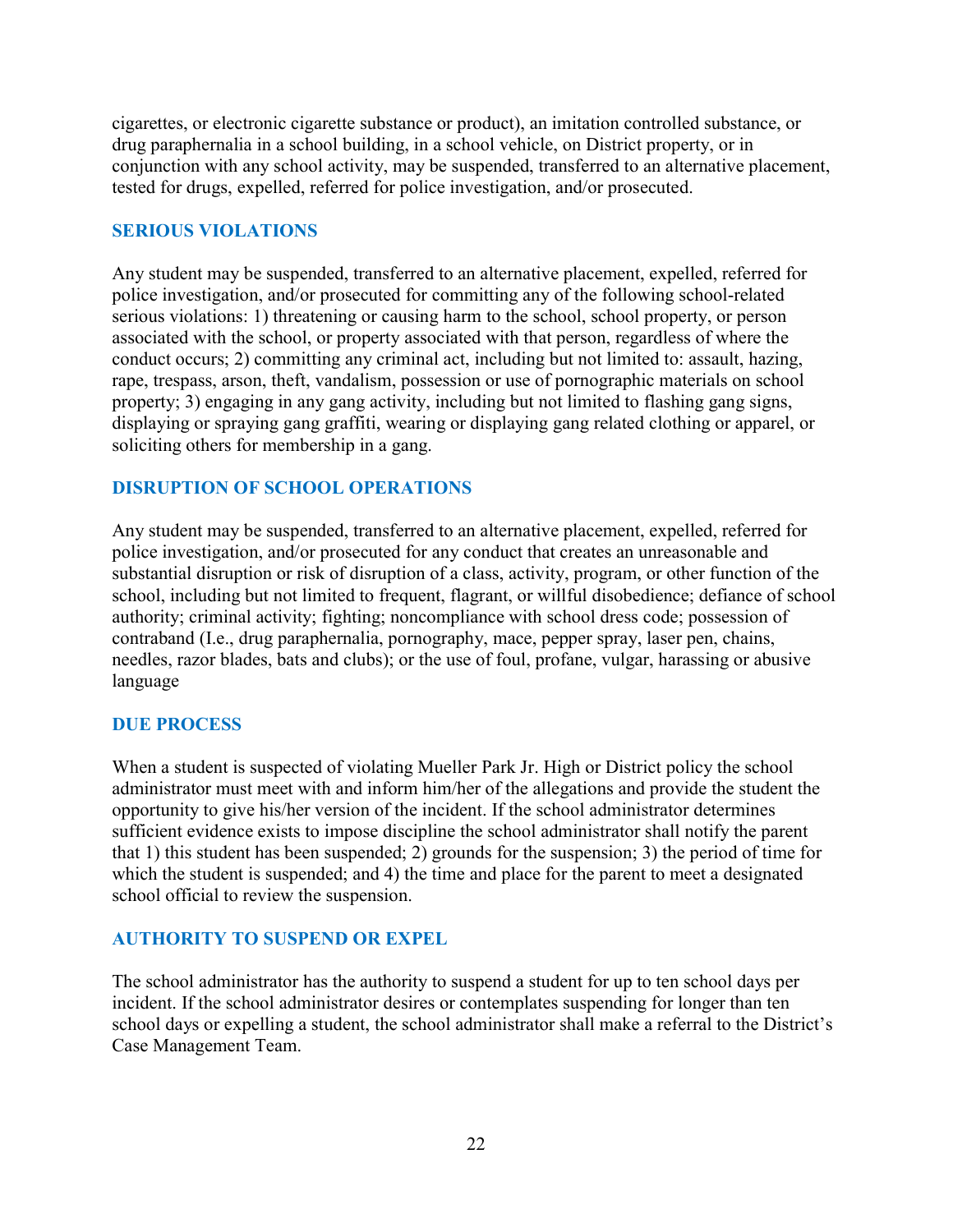#### BULLYING/CYBER-BULLYING/HAZING/RETALIATION/ABUSIVE CONDUCT

Students may be suspended, transferred to an alternative placement, expelled, referred for police investigation, and/or prosecuted for engaging in any written, physical, or verbal aggression, intimidation, discrimination, or abusive conduct of any school employee or student at school or a school-related activity regardless of location or circumstance, including but not limited to bullying, cyber-bullying, hazing, or retaliation.

District policy may be found at 5S-100 Conduct and Discipline. Mueller Park Jr. High School policy may be found at https://muellerparkjr.davis.k12.ut.us or a copy may be obtained in the school office.

#### SEARCH AND SEIZURE

School officials have the authority to search a student's person, personal property, or vehicle while located on school property or at a school sponsored activity, when they have reason to believe that the search will turn up evidence that the student has violated or is violating a particular law or school rule.

Students have no right or expectation of privacy in school lockers, desks, or other storage areas provided for student use. School lockers, desks or other storage areas are the sole property of the Davis School District and Mueller Park Jr. High School. Periodic general inspections of school lockers, including the use of drug detecting canines, may be conducted by school authorities for any reason at any time, without notice, without student consent, and without a search warrant.

#### EXTRACURRICULAR ACTIVITIES

Participation in interscholastic athletics, cheerleading, student government, student clubs, graduation ceremonies, and other extracurricular activities is not a constitutionally protected civil right. Therefore, students who are suspended, transferred to an alternative placement, or expelled, may lose the privilege of participation in all extracurricular activities during the period of discipline and will not be afforded due process procedures to challenge the denial of participation.

#### COMPULSORY EDUCATION REQUIREMENT

A parent or legal guardian having custody over a school-age minor is required under State law to enroll and send a school-age minor to a public or established private school during the school year in the district in which the minor resides. The process of education requires continuity of instruction, class participation and study. Frequent absences from classes disrupt the instructional process. Parents/guardians are encouraged to work with the school in promoting regular attendance of all students.

#### FAMILY EDUCATIONAL RIGHTS AND PRIVACY ACT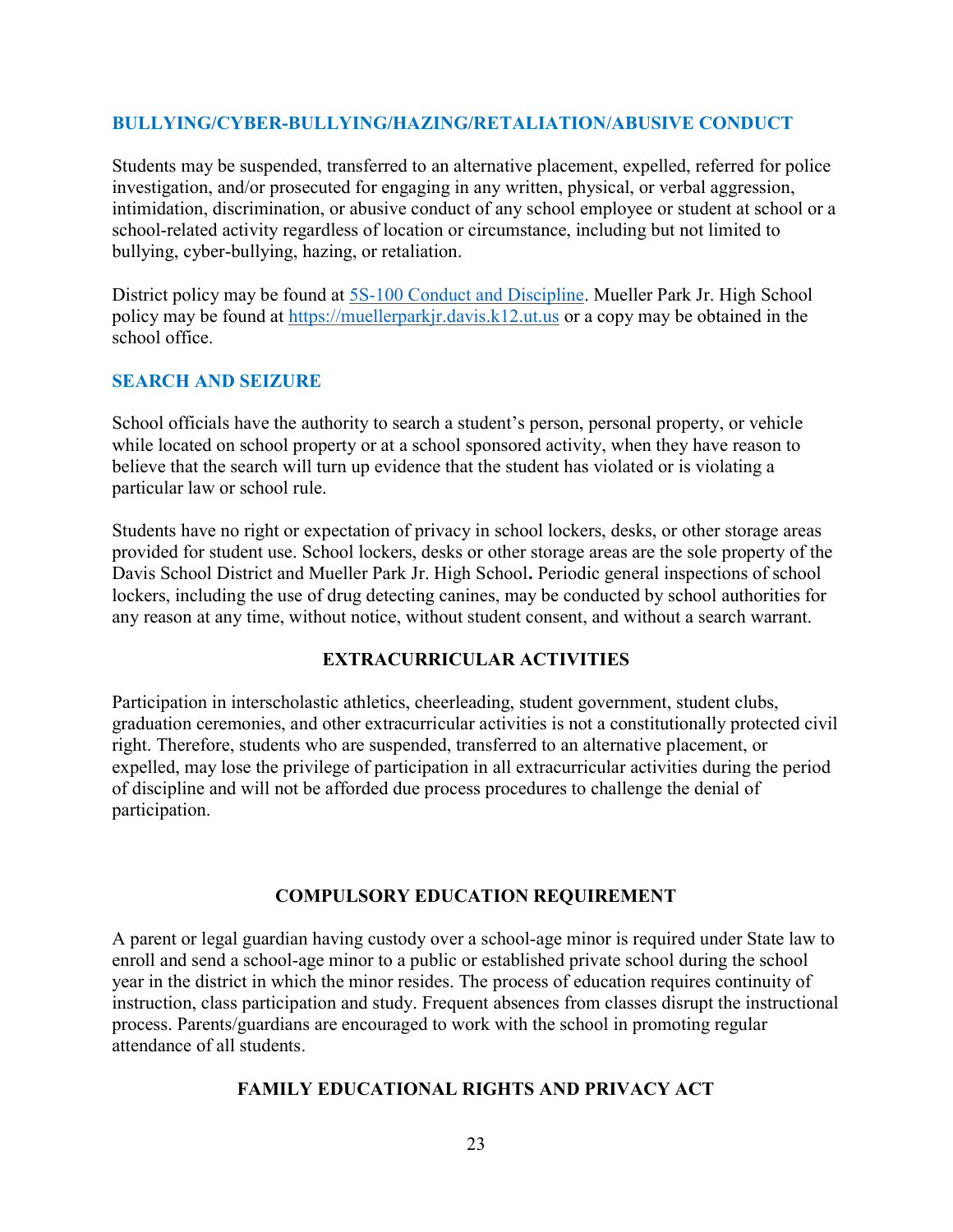#### Student Education Records

The Family Educational Rights and Privacy Act (FERPA) is a Federal law designed to protect the privacy of a student's education records. FERPA gives parents certain rights with respect to their student's education records. These rights are:

1. Inspect and review all of their student's education records maintained by the school within 45 days of a request for access.

2. Request that a school correct education records believed to be inaccurate, misleading, or otherwise in violation of the student's privacy rights under FERPA.

Parents who wish to ask the school to amend a record should write the principal or appropriate school official, clearly identify the part of the record they want changed and specify why it should be changed. If the school decides not to amend the record as requested by the parent, the school will notify the parent or eligible student of the decision and advise them of their right to a hearing regarding the request for amendment.

3. Provide consent before the school discloses personally identifiable information (PPI) from a student's record, except to the extent that FERPA authorizes disclosure without consent. Such exceptions include, but are not limited to:

- [a] school officials with legitimate educational interests;
- [b] other schools to which a student is transferring;
- [c] individuals who have obtained court orders or subpoenas;
- [d] individuals who need to know in cases of health and safety emergencies;
- [e] official in the juvenile justice system;
- [f] a State agency or organization that is legally responsible for the care and protection of the student;
- [g] specified officials for audit or evaluation purposes; or
- [h] organizations conducting studies for or on behalf of the District.

A school official is a person employed by the District as an administrator, supervisor, instructor, or support staff member (including health or medical staff and law enforcement unit personnel); a person serving as a volunteer; a person serving on the District School Board; a person or company with whom the District has contracted to perform a special task (such as an attorney, auditor, medical consultant, or therapist), or to whom the District has outsourced institutional services or functions. A school official has a legitimate educational interest if the official needs to review an education record in order to fulfill his or her professional responsibility.

#### Student Directory Information

Directory Information, which is information that is generally not considered harmful or an invasion of privacy if released, may be released at the discretion of school officials, without consent, for appropriate reasons such as, school publications, newspaper articles, and to outside education related organizations. In addition, two federal laws require secondary schools to provide military recruiters, upon request, the names, addresses, and telephone numbers of their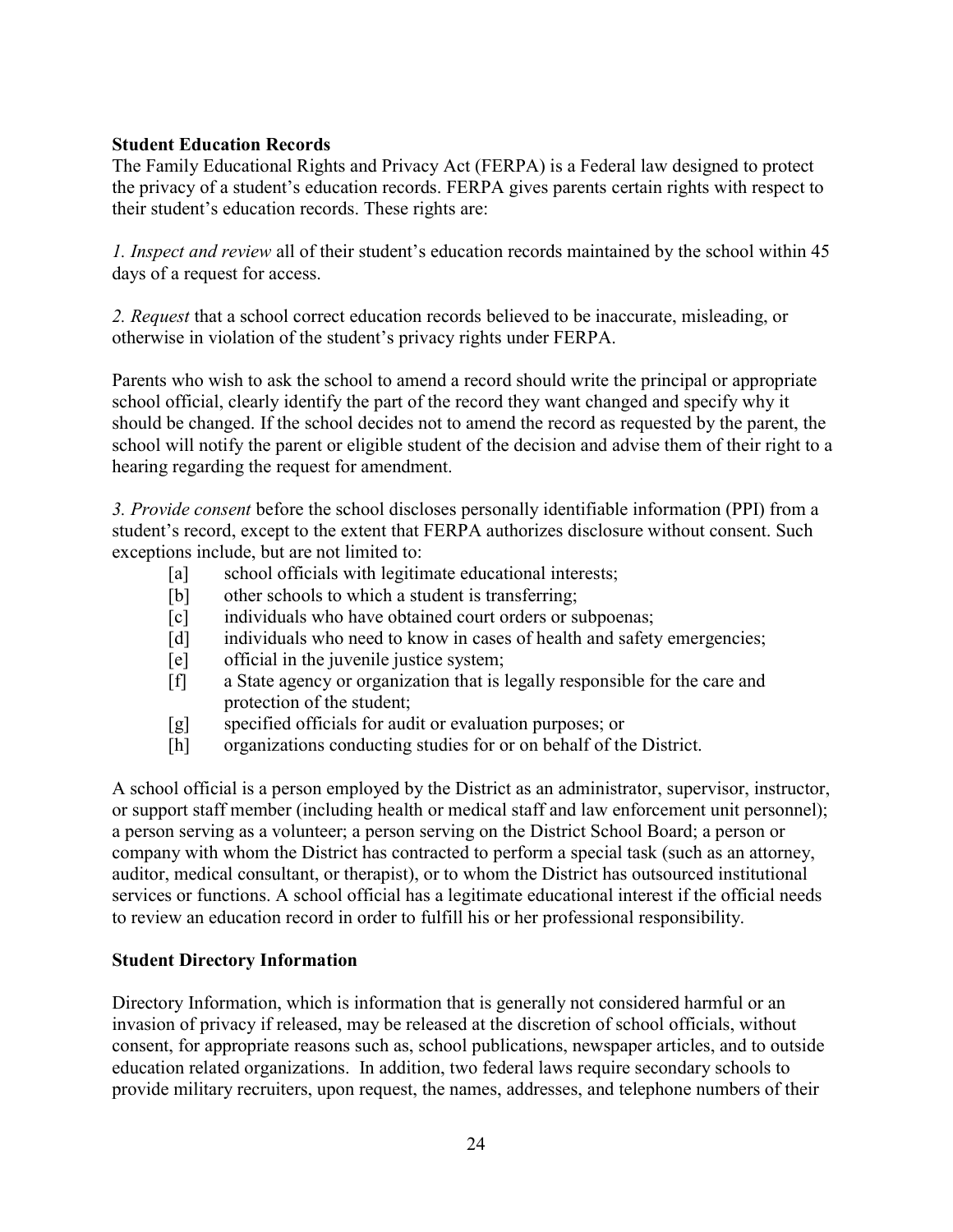students.

The Davis School District has designated the following information as directory information: 1) student's name, address, and telephone number; 2) student's date and place of birth; 3) grade level and enrollment status; 4) student's District email address; 5) student's ID number that is displayed on a student ID badge; 6) parent email address; 7) participation in officially recognized activities and sports; 8) weight and height of members of athletic teams; 9) dates of attendance; 10) degrees, honors, and awards received; 11) most recent educational institution attended by the student; 11) student's digital image.

The following shall be considered limited use directory information that may be disclosed only to other students enrolled in the same course (regardless of whether such students are enrolled in the same class section) that has been audio or video recorded by the District, for instructional and educational purposes only: 1) name to the extent it is referenced or captured during the audio or video recordings; 2) any photograph or image of the student captured during the audio or video recording; 3) any audio or video recording of the student participating in the course; and 4) any online chats or other recorded communications among participants in the course captured during the audio or video recording.

To protect the privacy of other students, parents/students are not permitted to make their own recordings of class sessions or to share or distribute District recordings of class sessions. If you, as a parent do not want Mueller Park Jr. High to disclose limited directory information of your child without your prior written consent, you must notify the school in writing annually. Parents who believe their rights have been violated may contact the school's administration or file a complaint with:

Student Privacy Policy Office (SPPO) U.S. Department of Education 400 Maryland Avenue, SW Washington, D.C. 20202-5920 (202) 260-3887 Informal inquiries may be sent to FPCO via the following email address:  $FERPA@ED.Gov$ 

For additional information please visit the SPPO website at the following address: https://studentprivacy.ed.gov/

Complaints should be reported as soon as possible, but not later than 180 days from the date you learned of the circumstances of the alleged violation.

#### RIGHTS UNDER THE PROTECTION OF PUPIL RIGHTS AMENDMENT

The Protection of Pupil Rights Amendment (PPRA) affords parents certain rights regarding the use of surveys or other school activities which may involve the collection or use of protected information. These include the right to:

1. Consent before students are required to participate in any survey, analysis, or evaluation that reveals information, whether personally identifiable or not, concerning the student's or any family member's:

[a] Political affiliations or beliefs;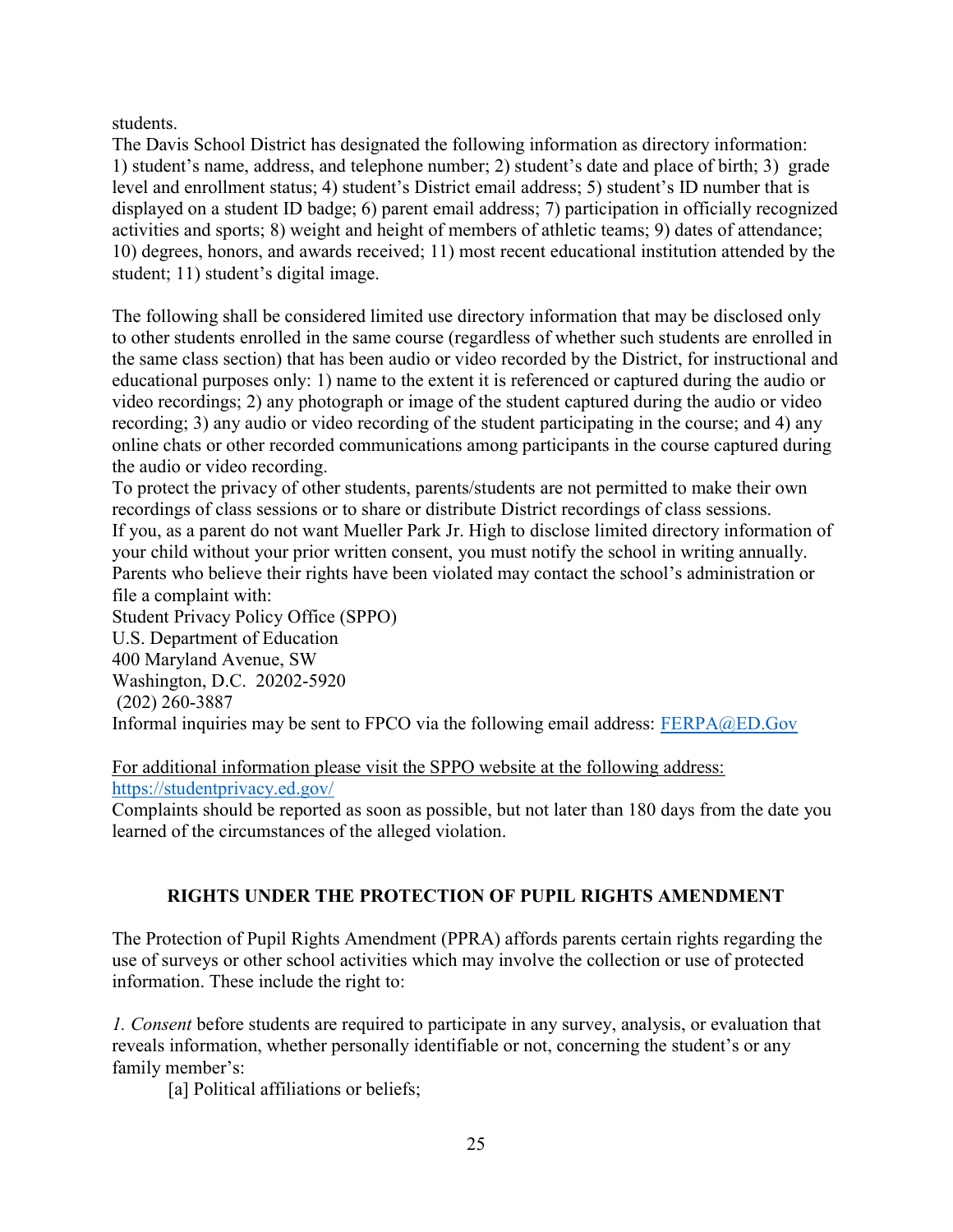[b] Mental or psychological problems;

[c] Sexual behavior, orientation or attitudes;

[d] Illegal, anti-social, self-incriminating, or demeaning behavior;

[e] Critical appraisals of others with whom the student or family have close family relationships;

[f] Legally recognized privileged relationships, such as with lawyers, doctors, or ministers;

[g] Religious practices, affiliations, or beliefs; or

[h] Income, other than as required by law to determine program eligibility.

2. Receive notice and an opportunity to opt a student out of activities involving collection, disclosure, or use of personal information obtained from students regarding any of the protected information areas.

3. Inspect, upon request and before administration or use of:

- [a] Protected information surveys designed to be administered to students; and
- [b] Instructional material used as part of the educational curriculum.

Davis School District has policies in place to protect student privacy as required by both State and Federal law. Mueller Park Jr. High School will directly notify you of the specific or approximate dates of activities which involve the collection or use of protected information and provide an opportunity to opt your student out of participating in such activities.

Parents who believe their rights have been violated may contact the school's administration or file a complaint with: Student Privacy Policy Office (SPPO) U.S. Department of Education 400 Maryland Avenue, SW Washington, D.C. 20202-5920 (202) 260-3887 Informal inquiries may be sent to FPCO via the following email address: PPRA@ED.Gov For additional information please visit the SPPO website at the following address: https://studentprivacy.ed.gov/

#### PLEDGE OF ALLEGIANCE

The Pledge of Allegiance to the Flag shall be recited by students at the beginning of each school day in each public school classroom in the State, led by a student in the classroom, as assigned by the classroom teacher on a rotating basis. Participation in the Pledge is voluntary and not compulsory.

#### RELIGIOUS EXPRESSION IN PUBLIC SCHOOLS

In compliance with existing federal and State law regarding religion and religious expression in